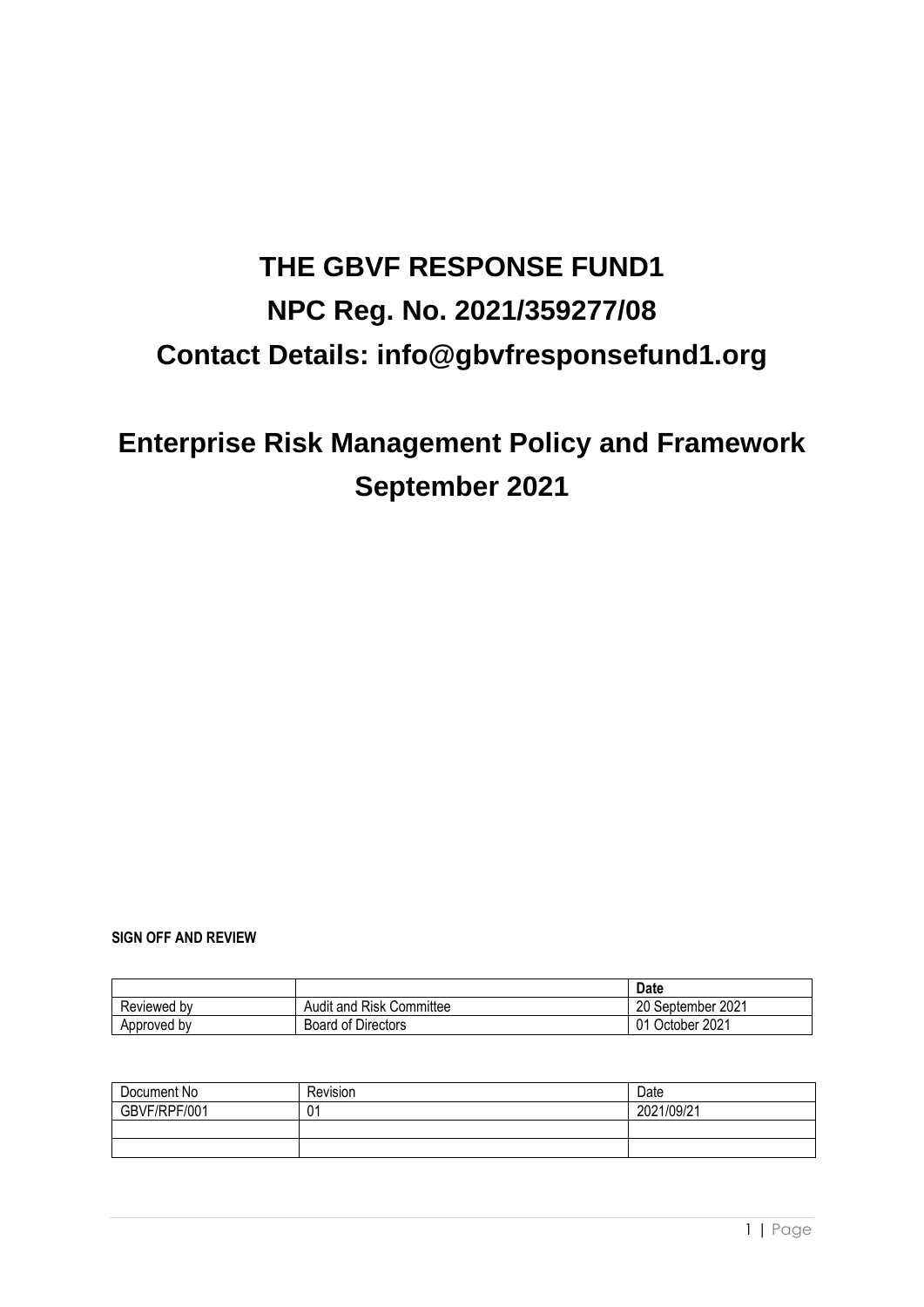## **1. Preamble**

1.1 This Policy and Framework are paramount to the good governance of the Fund and its effective and efficient management. To achieve the intended outcomes the Fund has integrated the following four key elements, namely having the right quality individuals in the Board and management, implementing strong processes and controls and having a robust independent oversight and assurance over all processes and controls.

## **2. Introduction**

- 2.1 The GBVF Response Fund1 (the Fund) was established as part of the national response to the scourge of gender-based violence in South Africa. The Fund exists to co-ordinate financial resources to support relevant programmes and campaigns to eradicate GBVF as articulated in the South African National Government National Strategic Plan (NSP), by serving as a vehicle through which individuals and organisations are able to pledge their support, by making donations to the Fund and / or specific initiatives which are supported by the Fund.
- 2.2 In today's business environment, change and uncertainty are constants. Organisations face external and internal factors that give rise to uncertainty on whether or not organisations will achieve their objectives. Change and uncertainty create both threats (risks) and opportunities, which may either erode or enhance value for an organisation.
- 2.3 The Fund is committed to the optimal, effective management of risk in order to achieve their strategic goals in a sustainable manner. Risk management is integrated into the culture of the Fund and includes the mandate, leadership and commitment from the Board. This Enterprise Risk Policy and Framework aim to promote a robust and comprehensive risk management programme which will ensure that the Fund understands the risks and opportunities to which it is exposed and deals with them in an informed, proactive manner in the interests of all stakeholders.

## **3. Purpose and scope**

3.1 The purpose of this Policy is to articulate the Fund's risk management philosophy and implementation framework. The Fund recognises that risk management is a systematic and formalised process. The objectives of the enterprise risk management are to: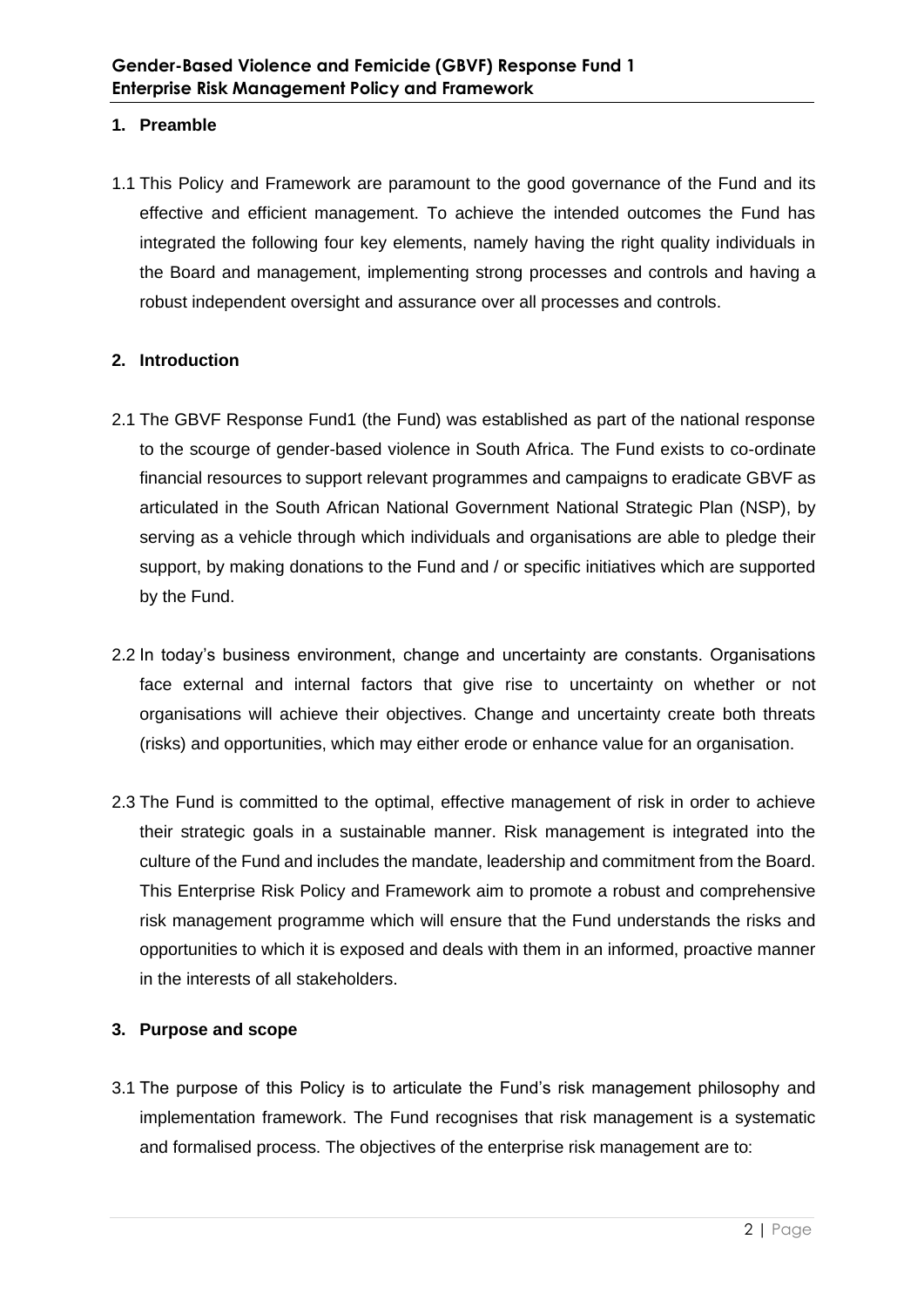- 3.1.1.Increase the likelihood that strategic objectives will be realised, and value preserved and enhanced;
- 3.1.2.Embed a culture that allows for responsible risk-taking while ensuring legitimate precautions are taken to protect the public interest, maintain public trust and ensure due diligence;
- 3.1.3.Ensure that the Board establishes the risk appetite within which the Fund needs to operate and to govern the Fund accordingly;
- 3.1.4.Provide guidance to the Chief Executive Officer, executive management and staff when overseeing or implementing the processes, systems and techniques for managing risk which are appropriate to the context of the Fund; and
- 3.1.5.Provide a comprehensive approach to better integrate risk management into strategic decision making.
- 3.2 This policy applies to all of the Fund's management, staff and directors, volunteers, contractors. The policy should be considered in all dealings with donors and beneficiaries who should understand how the Fund will apply risk management in the respective interactions.

## **4. Definitions**

- 4.1 Enterprise Risk Management (ERM) refers to a process, affected by an entity's board of directors, management, and other personnel, applied in strategy setting and across the organisation, designed to identify potential events that may affect the organisation, and manage risk to be within the risk appetite, to provide reasonable assurance regarding the achievement of Fund's objectives.
- 4.2 The Institute of Risk Management defines risk as "the uncertainty of an event occurring that could have an impact on the achievement of objectives. Risk is measured in terms of consequences of impact and likelihood".
- 4.3 The International Standardization Organisation, ISO 31000 defines risk as the "effect of uncertainty on objectives".

## **5. Policy/Framework Objectives**

- 5.1 The Policy and Framework has been developed to:
	- 5.1.1 Clarify organisational roles and responsibilities with regard to ERM.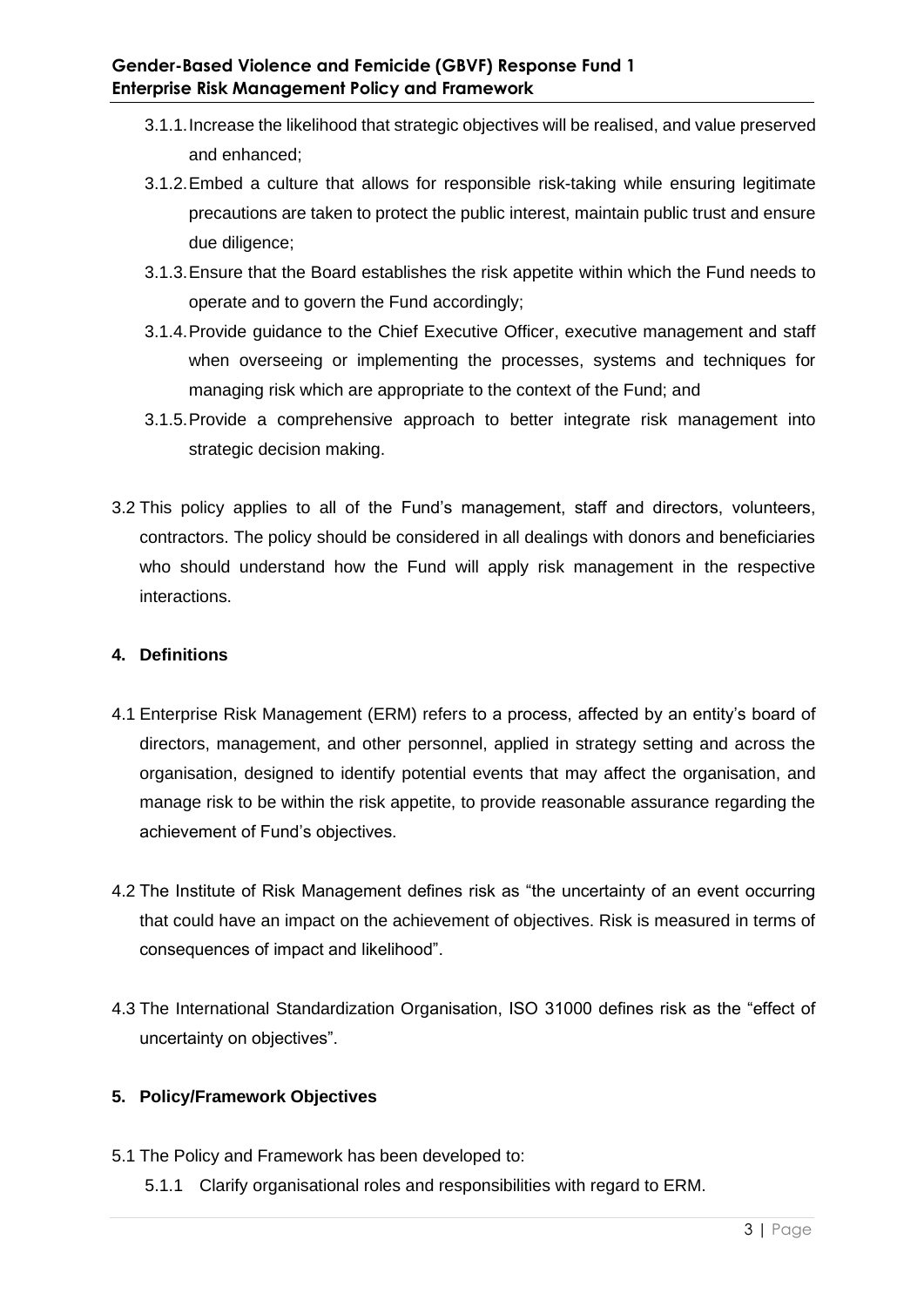- 5.1.2 Facilitate the overall integration of ERM into the Funds activities.
- 5.1.3 Communicate formally the overall intentions and direction of ERM.
- 5.1.4 Establish robust ERM principles which are consistently applied throughout the Fund.
- 5.1.5 Align risk management with the Fund objectives, strategy and culture.
- 5.1.6 Define common risk management terminology.
- 5.1.7 Define the Funds risk categories and set risk appetite per risk category.
- 5.1.8 Escalation actions to be taken iro residual risk levels.
- 5.1.9 Provide guidance related to the key components of an effective risk management initiative.
- 5.1.10 Provide a customisable yet consistent approach to exploit opportunities through strategy and management risk.
- 5.1.11 Ensure that the risk management, regulatory compliance and strategic planning and execution are integrated.
- 5.1.12 Improve risk awareness.
- 5.2 This framework has been developed applying the ISO31000:2018 Risk Management Principles.
- **6. Policy and framework implementation**
- 6.1 The Executive Management are accountable to the Audit and Risk Committee to design, implement and monitor the risk management process and ensure risks are managed within the agreed risk appetite as set by the Board and report on risks that are outside of the appetite and to document and / or seek approval for where risks have been accepted.
- 6.2 The risk management process is the responsibility of the Board. The Board is responsible for ensuring that there is a risk management policy and framework and setting the Funds risk appetite as well as publishing an assessment of the state of risk and internal controls on the recommendations of the Audit and Risk Committee in the Integrated Annual Report.
- 6.3 The Audit and Risk Committee recommends for approval to the Board the risk management plan and the strategic, operational and compliance risk profiles as well as provides oversight and monitors the assurance process at a strategic and operational level, as well as the reporting thereon. The Audit and Risk Committee is responsible to regularly review the risk register and for the oversight of the risks outside the risk appetite,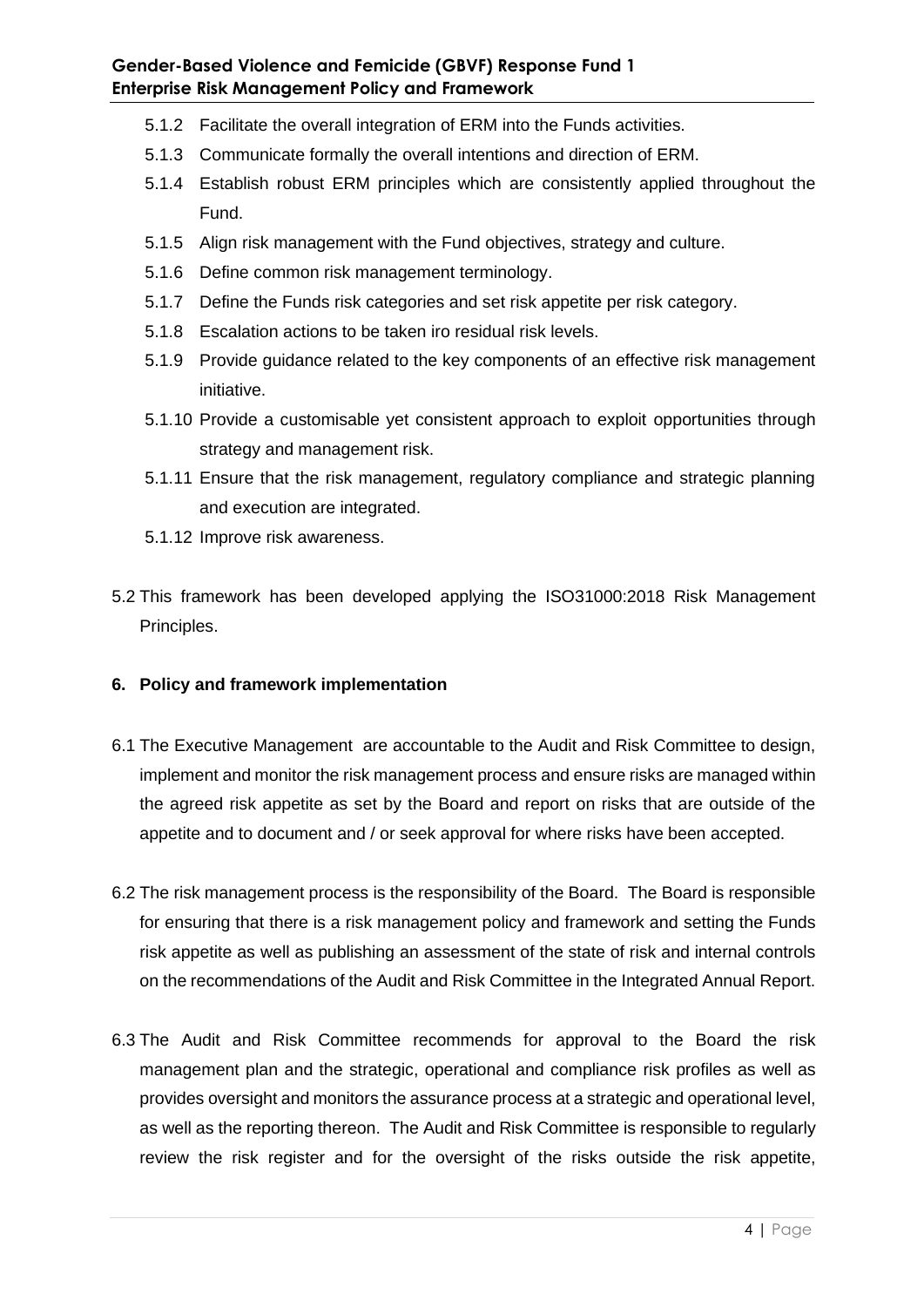management plans to bring risks within appetite and risk acceptance. The Audit and Risk Committee recommends to the Board for approval the assurance scope and coverage and consider the assurance provided.

6.4 The Audit and Risk Committee will provide the Board with a written assessment of the maturity and effectiveness of the risk management process based on an assessment by management and independently assured by Internal/External Audit.

## **7. ERM Principles**

- 7.1 An effective and efficient risk management practice promotes value creation and protection throughout the organization. This can be facilitated by adopting a set of principles which are considered a necessity for a strong foundation. Those principles which are adopted by the Fund are explained below.
- 7.1.1 Integrated: risk management is integrated with significant Fund activities.
	- 7.1.2 Structured and comprehensive: a structured and comprehensive approach to risk management contributes to consistent results.
	- 7.1.3 Customized: the risk management framework and activities are customized and proportionate to the Fund's external and internal context.
	- 7.1.4 Inclusive: appropriate and timely involvement of stakeholders enables their knowledge, views, and perceptions to be considered. This results in improved awareness and informed risk management.
	- 7.1.5 Dynamic: risks can emerge, change or disappear as the Fund's external and internal context changes. The organization anticipates, detects, acknowledges and , and responds to those changes and events appropriately and timely.
	- 7.1.6 Best available information: Information should be timely, clear and available to relevant stakeholders.
	- 7.1.7 Human and cultural factors: human behaviour and culture are taken into consideration throughout the risk management cycle.
	- 7.1.8 Continual improvement: risk management is continually improved through learning and experience.

## **8. Benefits of Enterprise Risk Management**

8.1 ERM is designed to strengthen management practices, decision-making and priority setting to better respond to stakeholder needs. The Fund's ERM process is expected to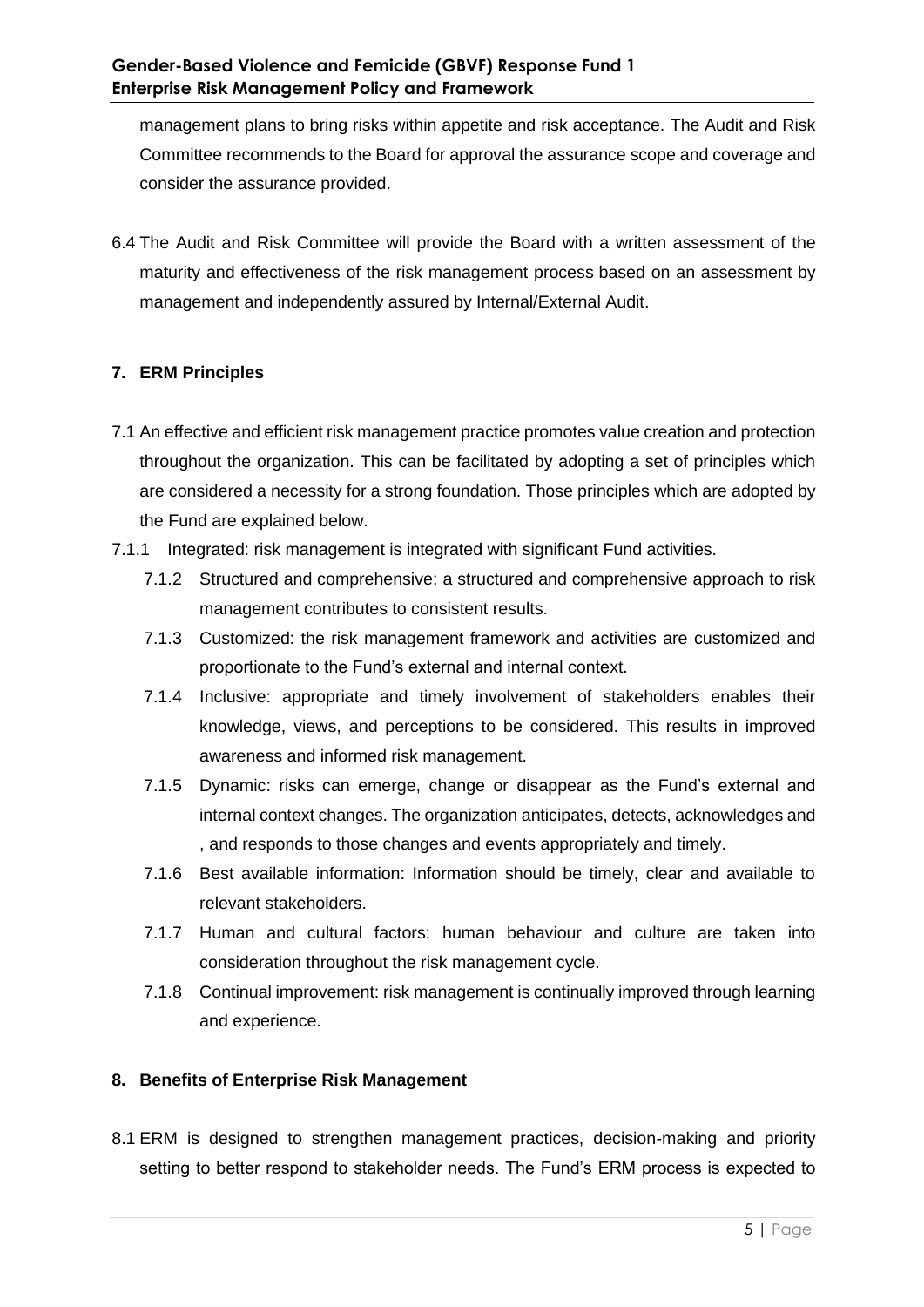provide the following benefits:

- 8.1.1 Consideration of risk during strategy and objective setting;
	- 8.1.2 Understanding the proactive management of critical risks impacting objectives throughout the organisation;
	- 8.1.3 Provide clarity on the level of risk that the Fund is prepared to take and the management of various risks of the Fund within this appetite. Identification and implementation of cost effective, integrated responses to multiple risks;
	- 8.1.4 Enabling the Board and management to have a portfolio view of risks across the entire Fund, thereby creating reasonable assurance to the Board;
	- 8.1.5 Reduction in operational surprises;
	- 8.1.6 Informed decision-making;
	- 8.1.7 Reporting with greater confidence, increasing business confidence;
	- 8.1.8 Support governance responsibilities and satisfy legal and regulatory requirements;
	- 8.1.9 Enhanced corporate governance processes;
	- 8.1.10 Clearly defined roles, responsibilities and accountability;
	- 8.1.11 Increased internal and external transparency;
	- 8.1.12 Alignment of internal audit focus with the risk profile of the organisation.

## **9. Roles and Responsibilities**

- 9.1 Board of Directors
	- 9.1.1 Responsible to ensure that the Fund has a risk management policy and framework.
	- 9.1.2 Assumes ultimate responsibility for risk management oversight.
	- 9.1.3 Provides guidance (where necessary) during the identification of the top risks for the Fund.
	- 9.1.4 Approve the risk appetite per risk category of the Fund.
	- 9.1.5 Takes decisions (where appropriate) to accept key risks for the Fund.
	- 9.1.6 Approve the risk appetite statements as recommended by management and Audit and Risk Committee.
	- 9.1.7 Other roles and responsibilities as specified in Fund's delegation of authority.

## 9.2 Audit and Risk Committee

- 9.2.1 Assists the Board of Directors in providing oversight on risk management process including in respect of risks outside of risk appetite, management plans to bring risks within appetite and risk acceptance.
- 9.2.2 Reviews the management of enterprise risks.
- 9.2.3 Regularly review the Fund's risk register.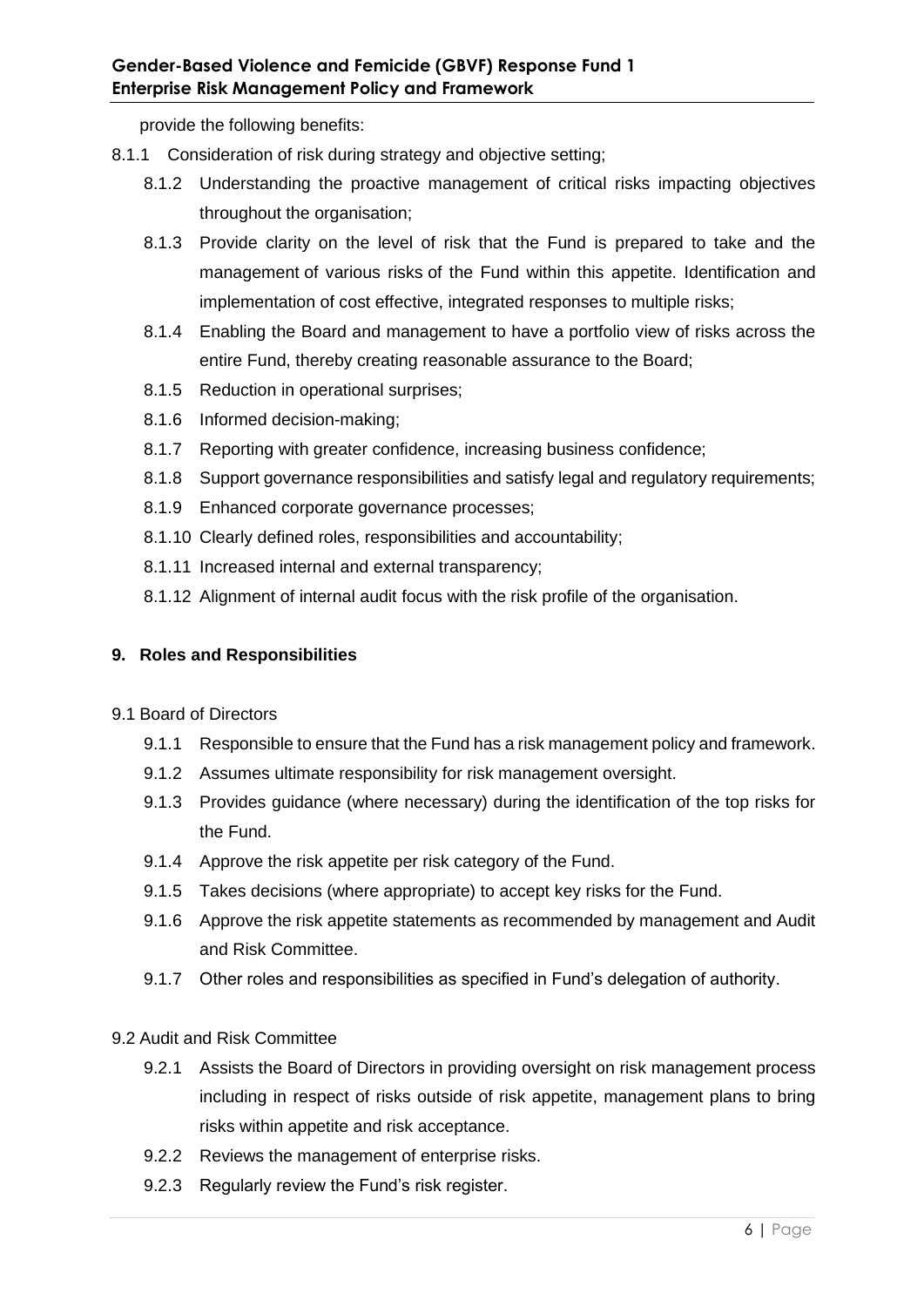- 9.2.4 Escalate to the Board any issues in respect of risk management.
- 9.2.5 Oversees the adequacy and effectiveness of the Fund's policies and processes to identify and assess key risks and the systems to monitor and manage these risks.
- 9.2.6 Advises management to rectify exceptions in the implementation of risk treatment plans for the Fund's top risks.
- 9.2.7 Other roles and responsibilities as specified in Committees Terms of Reference.

## 9.3 Executive Management

- 9.3.1 Cultivates the desired risk culture and ensures robust accountability across the Fund.
- 9.3.2 Manage risks within the agreed risk appetite as set by Board, to report on risks that are outside of appetite and to document and/or seek approval for where risks have been accepted.
- 9.3.3 Perform the required risk escalation actions as outlined in Annexure B.
- 9.3.4 Reviews and deliberates (where necessary) on ERM reports on a periodic basis prior to presenting them to the Audit and Risk Committee and Board.
- 9.3.5 Challenges the selected risk treatment plans (where necessary), especially for the Fund's top risks.
- 9.3.6 Monitors the implementation status of risk treatment plans for the Fund's top risks and addresses exceptions.
- 9.3.7 Identify, assess and treat risks under their areas of responsibility in a dynamic and continuous manner.
- 9.3.8 Update the risk registers in a dynamic and continuous manner.
- 9.3.9 Cultivates ERM capabilities throughout the Fund.
- 9.3.10 Establishes, maintains and communicates (as appropriate) Fund ERM policy / framework / appetite / templates.

## **10. The Fund's ERM Framework**

10.1 The Fund's ERM framework provides guidance to implement a consistent, efficient and economical approach to identify, evaluate and respond to key risks that may impact the Fund's overall strategic objectives. This framework is based on the principles embodied in the International Standard: Risk Management - Guidelines (ISO 31000:2018) and the King Code on Corporate Governance Principles (King IV).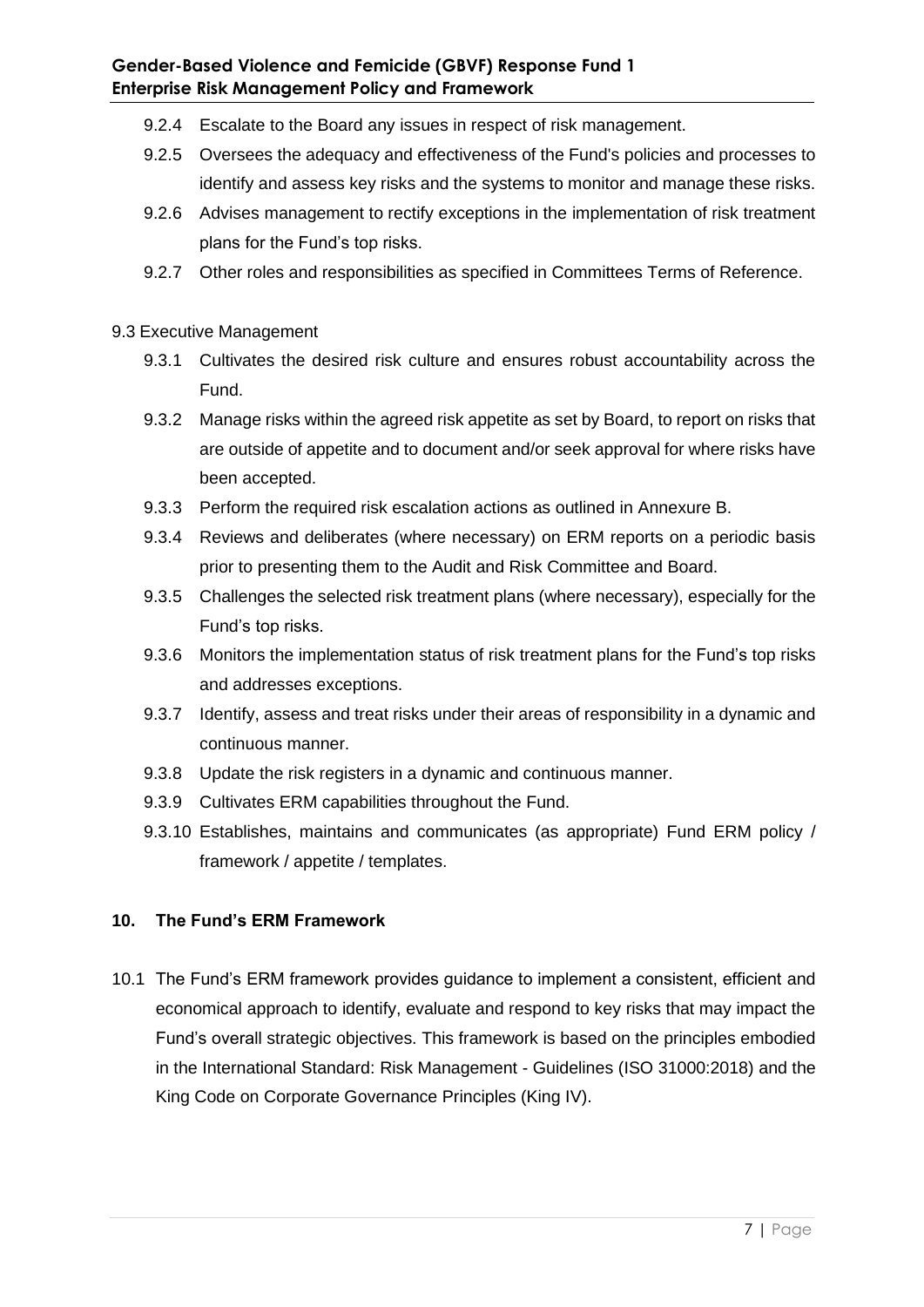## **10.2 Risk Appetite / Tolerance**

- 10.2.1 The first stage in the risk management process is to establish a benchmark of what the Fund's acceptable level of risk is (Risk Appetite or Risk Tolerance). The Board and management, through their risk review processes are responsible for determining and rating the risks and controls.
- 10.2.2 Risk appetite and tolerance levels are determined through an assessment of the inherent risk values, an assessment of the control environment to establish the residual risk levels and establishing desired control effectiveness levels to determine the risk appetite and tolerance levels.
- 10.2.3 The residual risk should be assessed by the business and action agreed to mitigate the risk further if necessary or accepting the residual risk. The acceptance of risk should be within the organisations risk tolerance level.
- 10.2.4 Annexure A includes the detailed approach the Fund will apply to determine and set risk appetite and tolerance.

## **10.3 Risk Management Process**

- 10.3.1 The risk process is a systematic application of management policies, procedures and practices to the activities of communicating, consulting, establishing the context, and identifying, analysing, evaluating, treating, monitoring and reviewing risk and regulatory compliance requirements.
- 10.3.2 The risk management process consists of seven phases as detailed in the diagram below:

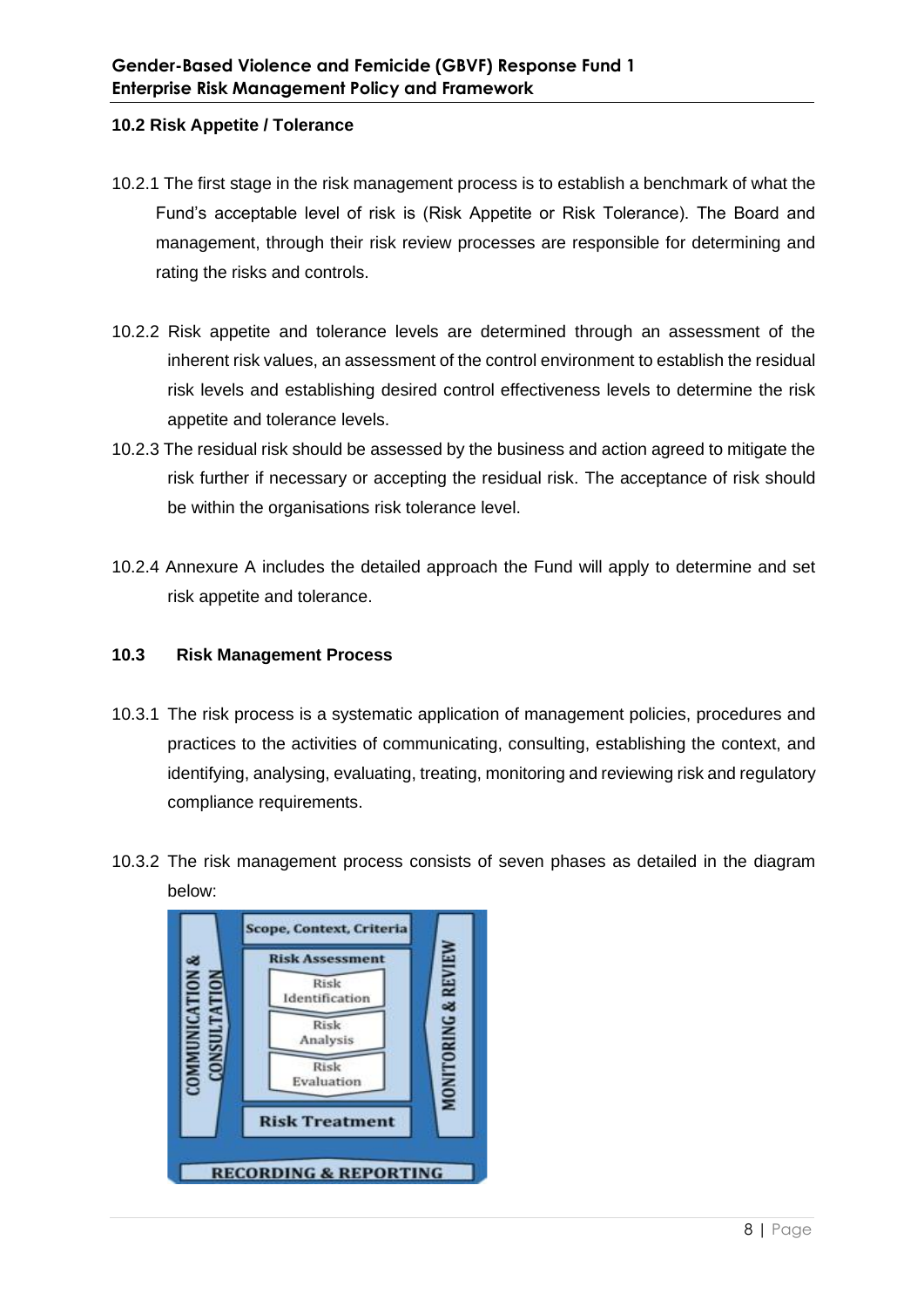#### **10.4 Risk Assessment**

10.4.1 The risk assessment scope, context and criteria shall be set prior to risk identification to define the parameters within which risks will be assessed and to set the scope of risk management. Operational, technical, financial, legal, s social, environmental, strategic, reputational, informational, stakeholder and other such criteria against which the threats or opportunities are to be evaluated shall be determined. The context shall include consideration of the Fund's external and internal environments and the interface with strategic objectives, goals and objectives, as well as business plans and project deliverables.

#### **10.5 Establishing the context**

- 10.5.1 Establishing the context is about placing the risk assessment into perspective to ensure that the assessment is focused and extracts risks that are pertinent to the business objectives. In general, the context for risk assessments would be one of the following four kinds of risk categories:
	- 10.5.1.1 *Strategic:* risks that have the potential to impact, either positively or negatively on delivery of strategy;
	- 10.5.1.2 *Reputation:* risks that have the potential to negatively impact the reputation of the Fund;
	- 10.5.1.3 *Financial:* risks that have the potential to affect the financial viability of the Fund;
	- 10.5.1.4 *Operational:* risks that have the potential to impact, either positively or negatively: delivery on the business plan; and
	- 10.5.1.5 *Projects/Initiatives*: risks that have the potential to impact, either positively or negatively on the Fund's project and initiatives.
- 10.5.2 The context shall include consideration of the Fund's internal and external environments and the interface with strategic objectives, goals and objectives, as well as business plans and project deliverables.
- 10.5.3 Internal environment: The Fund's control environment is the foundation of risk and compliance management, providing discipline and structure. The objective of the internal environment component is to establish the "tone at the top" with regards to risk management and regulatory compliance. The control environment influences how strategy and objectives are established, business unit activities are structured, and risks and regulatory requirements are identified, assessed and acted upon. It influences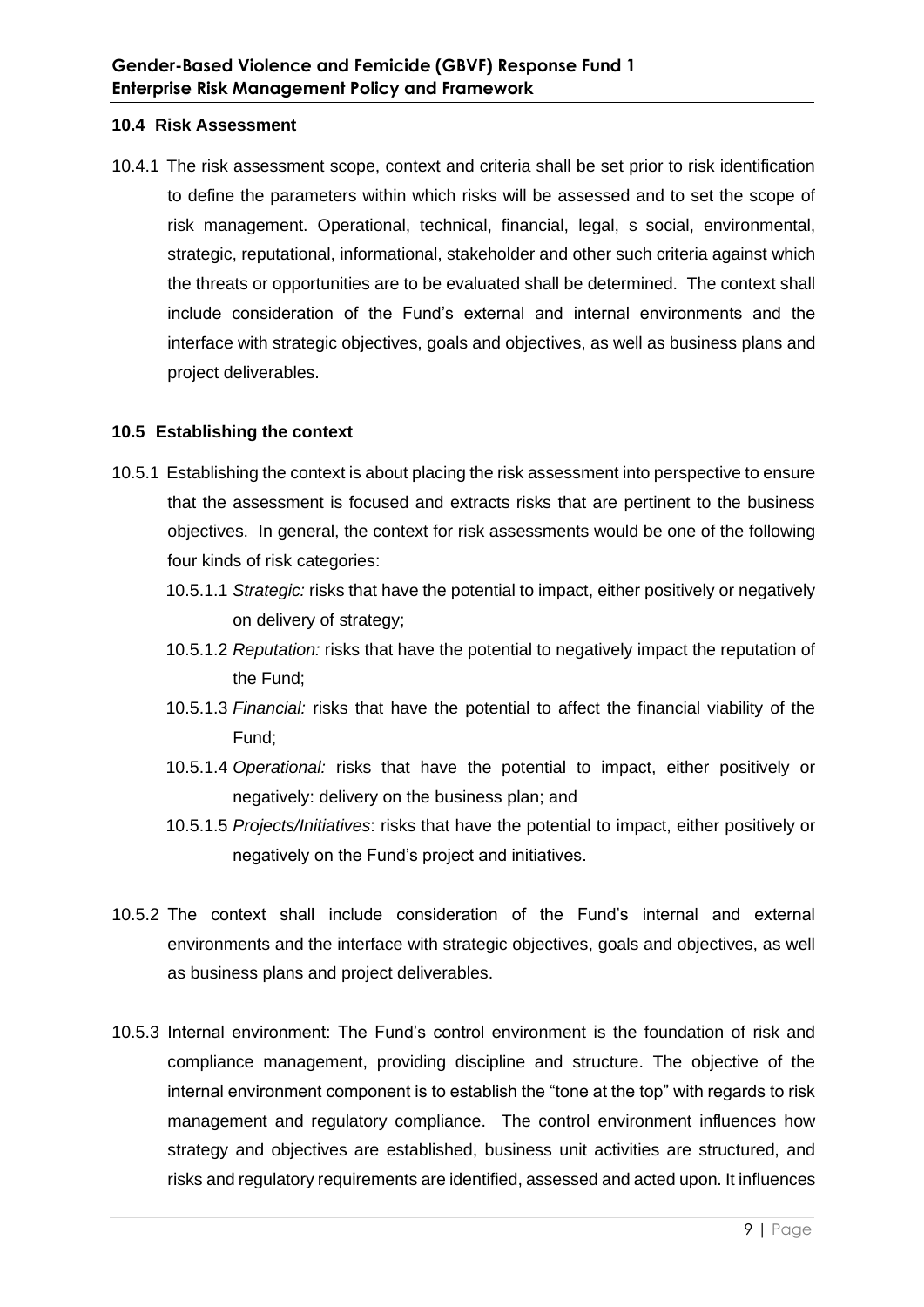the design and functioning of control activities, information and communication systems, and monitoring activities and incorporates, but is not limited to, the following aspects:

- 10.5.3.1 The risk management philosophy and culture;
- 10.5.3.2 Commitment to complying with laws, regulations, codes of best practices and international standards;
- 10.5.3.3 Oversight by the Board and the Audit and Risk Committees;
- 10.5.3.4 Integrity and ethical values of internal stakeholders;
- 10.5.3.5 A commitment to competence;
- 10.5.3.6 Organisational structure;
- 10.5.3.7 Assignment of authority and responsibility; and
- 10.5.3.8 Capabilities, in terms of resources and knowledge.
- 10.5.4 External environment: Understanding the external environment is important in order to ensure that the objectives and concerns of external stakeholders are considered when developing the terms of reference against which the significance of a risk is evaluated. The external environment can include, but is not limited to:
	- 10.5.4.1 The social and cultural, political, legal, regulatory, financial, technological, economic, natural and competitive environment;
	- 10.5.4.2 Key drivers and trends having impact on the objectives of the organisation; and
	- 10.5.4.3 Relationships with perceptions and values of external stakeholders.
	- 10.5.4.4 The external context entails the external environment in which the organisation seeks to achieve its objectives, and over which it has no direct influence. Describing the external context is important in order to understand the market forces (e.g. political, technological, legal, economic, etc.) and the social and environmental forces that will affect the Fund's operating and strategic capabilities.
- 10.5.5 The Chief Executive Officer (CEO) must establish the risk appetite document for the Fund which must be ultimately approved by the Board.
- 10.5.6 The Chief Financial Officer (CFO) must establish the risk assessment matrix which must be approved by CEO.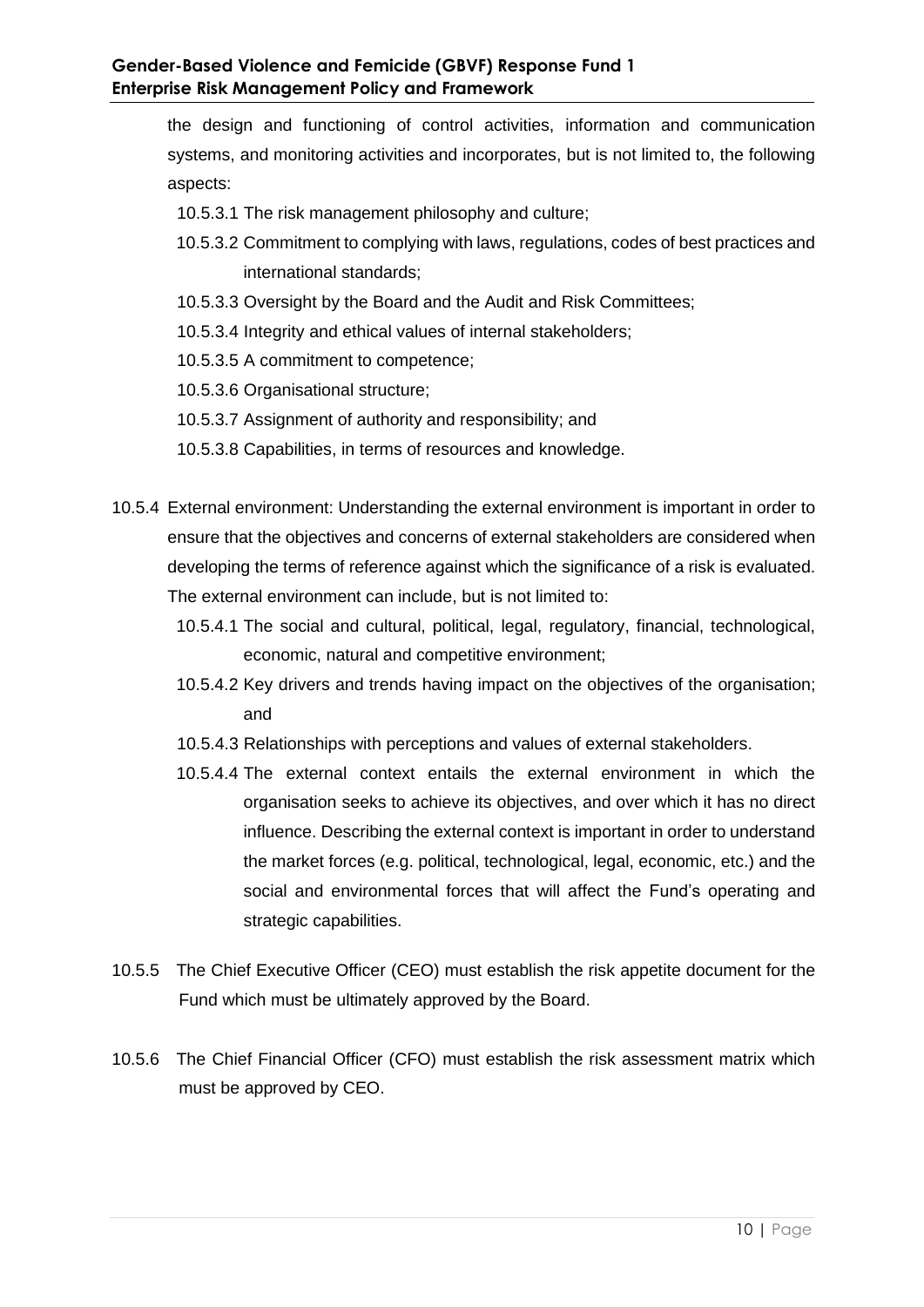## **10.6 Risk Identification**

- 10.6.1 Risk identification is the first step in the risk assessment process. A systematic and documented approach should be adopted for risk identification to determine what, how, where and when events could happen that could impact on the achievement of objectives.
- 10.6.2 Management shall identify risks with a potential impact on objectives systematically, iteratively, dynamically and collaboratively, drawing on the knowledge and views of stakeholders.
- 10.6.3 Risk identification must use the best available information, supplemented by further enquiry as necessary.
- 10.6.4 Risks must be clearly articulated to facilitate subsequent analysis and evaluation.
- 10.6.5 The following factors could be considered during risk identification for the Fund (not exhaustive): 10.6.5.1 Threats and opportunities.

10.6.5.2 Weaknesses and strengths.

10.6.6 Even risks which are not under the full control of the Fund must be highlighted during the risk identification cycle.

## **10.7 Risk Analysis**

- 10.7.1 Risk analysis involves developing an understanding of the risk. Risk analysis provides an input to risk evaluation and to decisions on whether risks need to be treated, and on the most appropriate risk treatment strategies and methods. Risk analysis involves consideration of the causes and sources of risk, their positive and negative consequences, and the likelihood that those consequences can occur.
- 10.7.2 Management shall consider the following factors for each risk during risk analysis: 10.7.2.1 The residual likelihood of risk consequences. 10.7.2.2 The residual nature and magnitude of risk consequences. 10.7.2.3 Existing controls.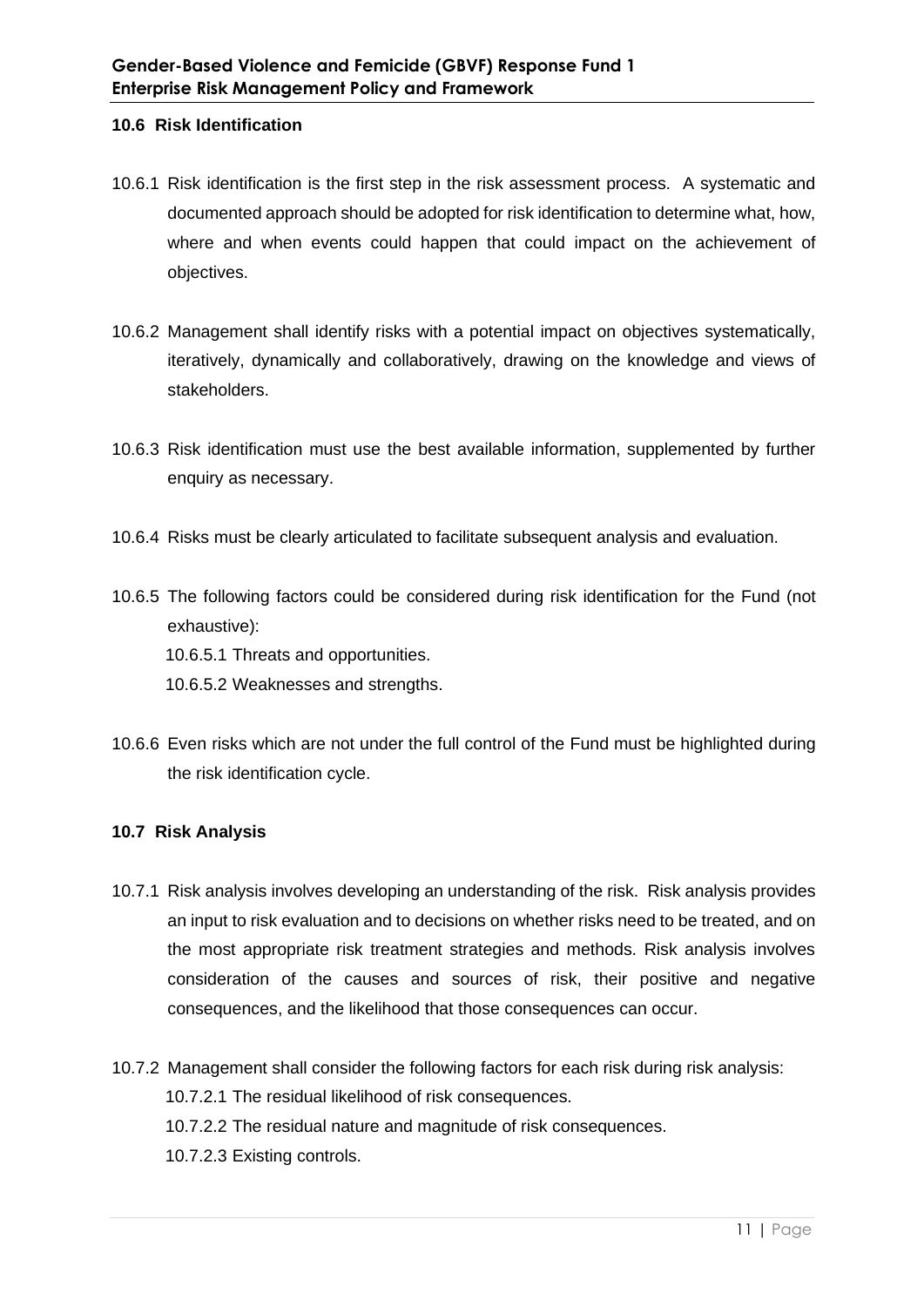#### **10.8 Risk Evaluation**

- 10.8.1 The purpose of risk evaluation is to assist in making decisions, based on the outcomes of risk analysis, about which risks need treatment and the priority for treatment implementation. Risk evaluation involves comparing the level of risk found during the analysis process with risk criteria established when the context was considered. Based on this comparison, the need for treatment can be considered.
- 10.8.2 During risk evaluation, management makes decisions about which risks need treatment and the priority for treatment implementation. Risk evaluation involves comparing the level of risk found during the analysis process with risk criteria established when the context was considered. Based on this comparison, the need for treatment can be considered.
- 10.8.3 Risks are evaluated at the inherent and residual levels where impact, likelihood of occurrence and risk mitigation effectiveness are evaluated.
- 10.8.4 Management may assess how risks correlate, where sequences of events combine and interact to create significantly different probabilities or impacts. While the impact of a single risk might be slight, a sequence or combination of events within or across business units might have more significant impact. Where risks are likely to occur within multiple business units, management may assess and organisation identified events into common categories.
- 10.8.5 Management shall evaluate risks with the guidance of the Risk Assessment process (Annexure B) and risk appetite (Annexure A).

## **10.9 Risk Treatment**

- 10.9.1 The objective of risk treatment is to determine how the Fund will respond to events and associated risks. Risk treatment involves a cyclical process of assessing a risk treatment, deciding whether residual risk levels are tolerable, if not tolerable, generating a new risk treatment and assessing the effectiveness of that treatment. Refer to Annexure B where more detail on the risk treatment process has been defined.
- 10.9.2 The decision to implement a response will be based on risk tolerances, the effect the response will have on the impact and likelihood ratings and the results of the cost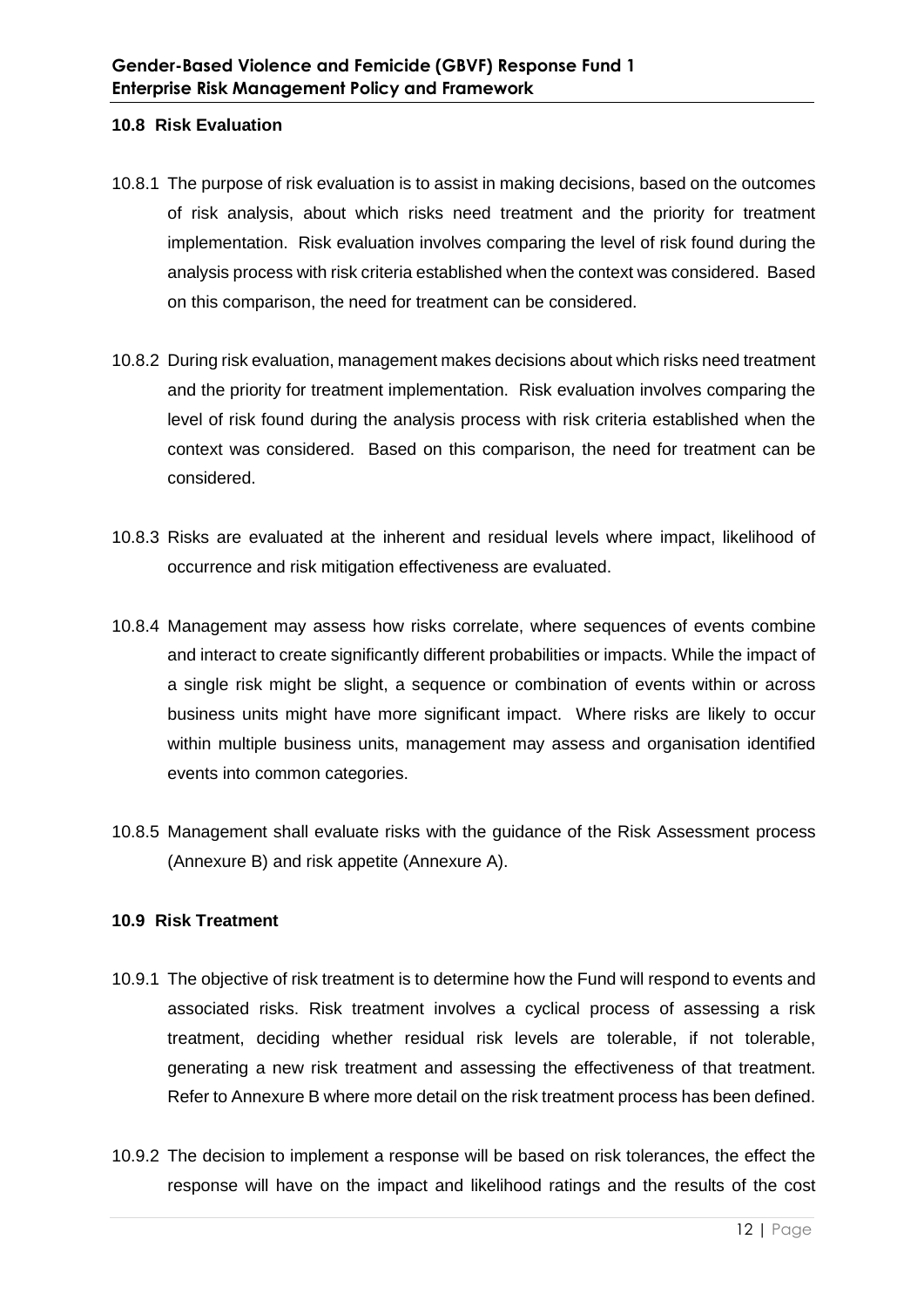versus benefit evaluation. Once a risk treatment is implemented, the Fund will develop ongoing mechanisms to monitor the implementation and effectiveness of the risk treatment.

- 10.9.3 Risk treatment relates to the risk response strategies, policies, procedures, processes and controls implemented to respond to specified future events. Risk treatment involves a cyclical process of:
	- 10.9.3.1 Assessing a risk treatment;
	- 10.9.3.2 Deciding whether residual risk levels are tolerable;
	- 10.9.3.3 If not tolerable, generating a new risk treatment; and
	- 10.9.3.4 Assessing the effectiveness of that treatment.
- 10.9.4 Various response strategies are available for responding to a given event and associated risks. After the inherent risk is calculated, management must develop a response to the risks identified. These responses have been categorised as:
	- 10.9.4.1 Avoid Action is taken to terminate or avoid the activities giving rise to risk because they are not manageable, or effective controls may be too expensive to implement. Risk avoidance could involve not pursuing a certain initiative.
	- 10.9.4.2 Share Action is taken to reduce risk likelihood or impact by transferring or otherwise sharing a portion of the risk. Common risk-sharing techniques include purchasing insurance products or outsourcing an activity.
	- 10.9.4.3 Accept A conscious decision to assume this risk and then take no action against its impact on the basis of a cost/benefit analysis.
	- 10.9.4.4 Mitigate Recognition and active management of the risk through management control to reduce the likelihood of the risk occurring or its potential impact. For example, by the use of management controls, policies and procedures.
- 10.9.5 Risk treatment options are not necessarily mutually exclusive or appropriate in all circumstances. The options can include the following:
	- 10.9.5.1 Avoiding the risk by deciding not to start or continue with the activity that gives rise to the risk;
	- 10.9.5.2 Taking or increasing the risk in order to pursue an opportunity;
	- 10.9.5.3 Removing the risk source;
	- 10.9.5.4 Changing the likelihood;
	- 10.9.5.5 Changing the consequences;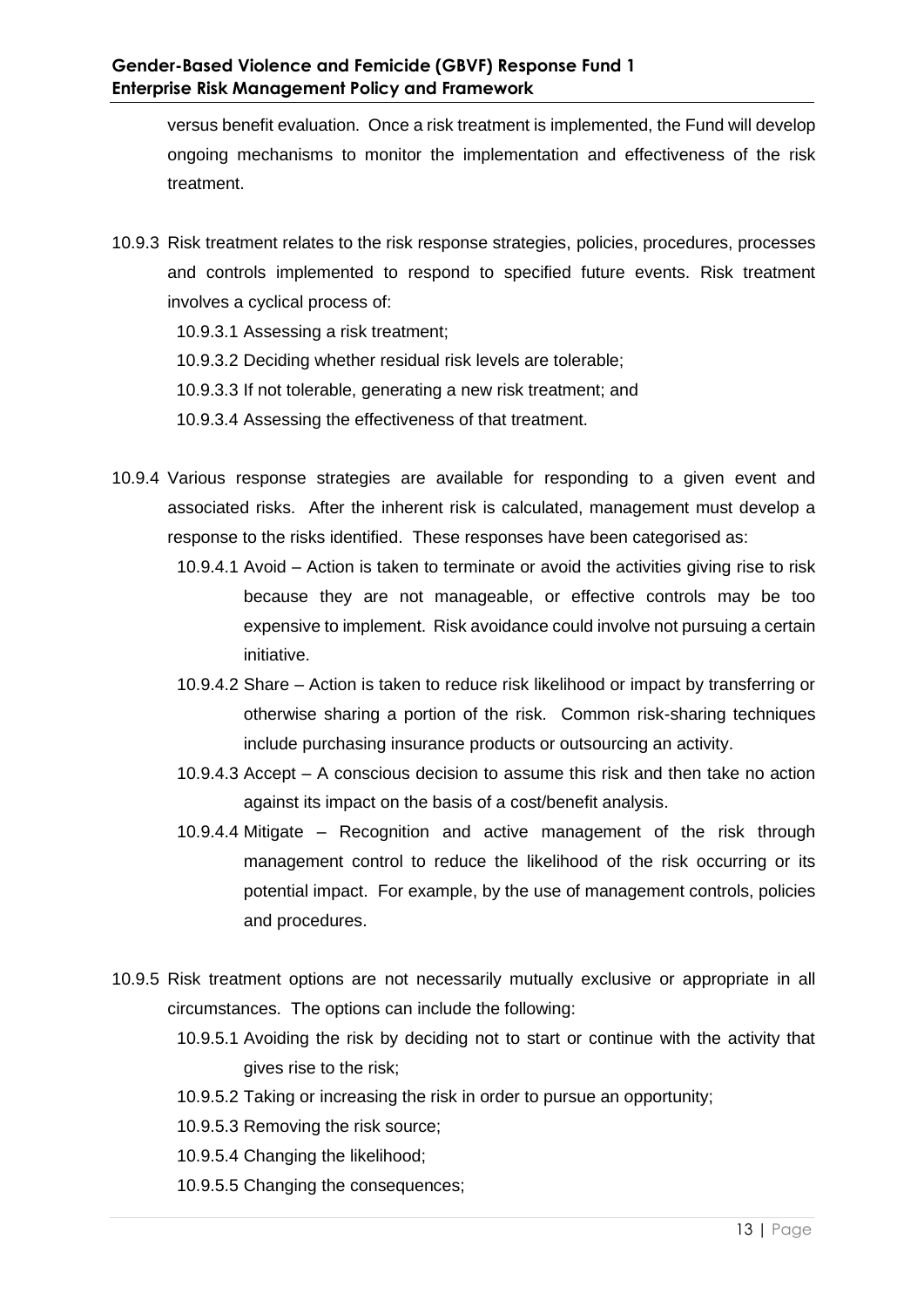- 10.9.5.6 Sharing the risk with another party or parties (including contracts and risk financing); and
- 10.9.5.7 Retaining the risk by informed decision.
- 10.9.6 Taking risks is a part of the ordinary course of business. It is not the intent in all cases to minimise, avoid or eliminate all risks that are identified. However, it is the intent that the Fund understands the significant events that may impact business strategies and set guidelines to address the associated risks. This is achieved by establishing a standard and consistent process for developing an acceptable response.
- 10.9.7 In selecting the treatment, an evaluation of the costs and benefits of the response is performed and an approach selected that brings the expected likelihood and impact within the desired risk tolerances. These will vary over time according to specific business objectives and will be reassessed when changes to strategic and operational objectives are affected.
- 10.9.8 Risk treatments serve to focus attention on control activities needed to help ensure that the risk treatments are carried out properly and in a timely manner. Control activities are the policies and procedures that help ensure risk management strategies are properly executed. They occur throughout the organisation, at all levels and in all functions and usually involve two elements: a policy establishing what should be done and procedures to give effect to the policy.
- 10.9.9 In selecting control activities, management considers how the control activities are related to one another. In certain instances, a single control activity addresses multiple risk treatments, while in others, multiple control activities are needed for one risk treatment. The selection or review of control activities should include consideration of their relevance and appropriateness to the risk treatment and related objective. The ultimate goal is to bring the residual risk (after management actions and/or controls) to a level that is at or below the acceptable risk tolerance levels defined by management i.e. the desired residual risk/target risk. Controls can be divided into three groups according to how they influence risk – preventing, detecting or correcting.
- 10.9.10 Preventative controls These affect the likelihood of a particular risk occurring. The primary advantage of a preventative control is that the effort required to prevent a risk from occurring can be significantly lower than dealing with the consequences. For example, training and skills development, separation of duties, and credit-worthiness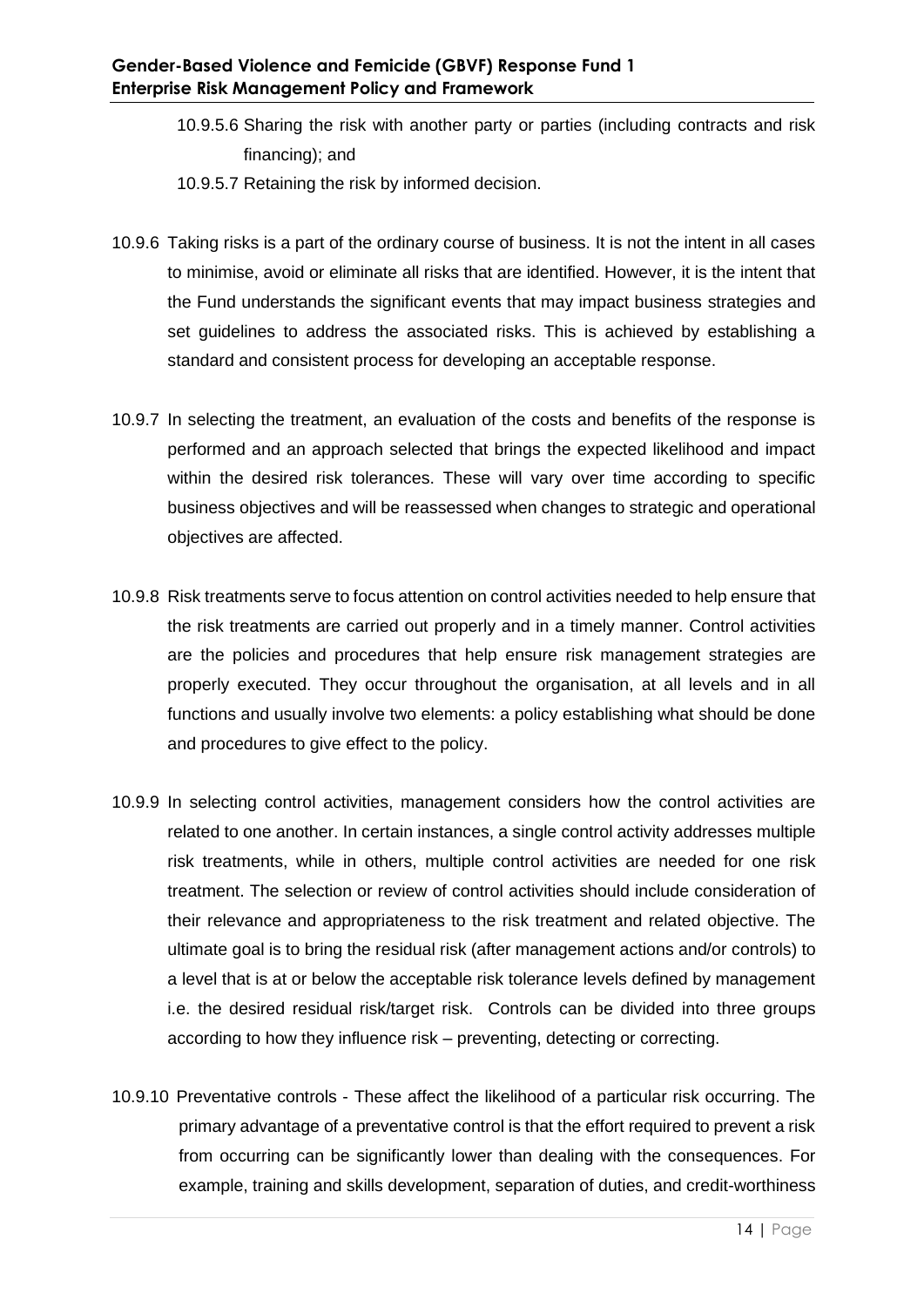checks are examples of preventative controls.

- 10.9.11 Detective Controls Detective controls identify events that have already happened, but which have not necessarily affected the operational ability of the Fund (and hence may have gone unnoticed). They are useful as they allow the Fund to institute corrective or mitigating actions early enough so that further deviation from objectives might be prevented. They also help ensure that corrective controls are being implemented properly. Examples includes regular internal and external audits and the use of leading and lagging indicators are examples of detective controls.
- 10.9.12 Corrective Controls These affect the severity or consequences of a risk, either minimising harm or optimising benefits. The main advantage of corrective controls is that they enable the continued operation of the organisation or activity, helping to maintain continuity. Examples of corrective controls include insurance, emergency response plans and teams, force majeure contracts and back-up power generators.

## **10.10 Recording and Reporting**

- 10.10.1 It is important to keep the Board, Audit and Risk Committees and management abreast of key risks and the actions resulting from risk management activities including identifying and reporting on risk events. This component of the risk management framework outlines the process to report risk management information to management and the Board on a consistent and timely basis.
- 10.10.2 Risk management activities should be traceable. Accurate and up-to-date risk information and performance shall be reported and communicated vertically and laterally across the Fund as appropriate. Key risks, along with emerging risks and risk response information, shall be reported to the Board at least quarterly.
	- 10.10.2.1 The objective of risk reporting is to keep the Board and management abreast of:
	- 10.10.2.2 Key events and associated risks especially where risks or control breakdowns happen, or where there are near misses. This reporting should be separate from the risk register and need to be reported on regularly to the Audit and Risk Committee, and significant matters to Board. This should also include a root cause assessment etc.as to why the risk occurred or the control broke down;
	- 10.10.2.3 Current plans to address the key risks; and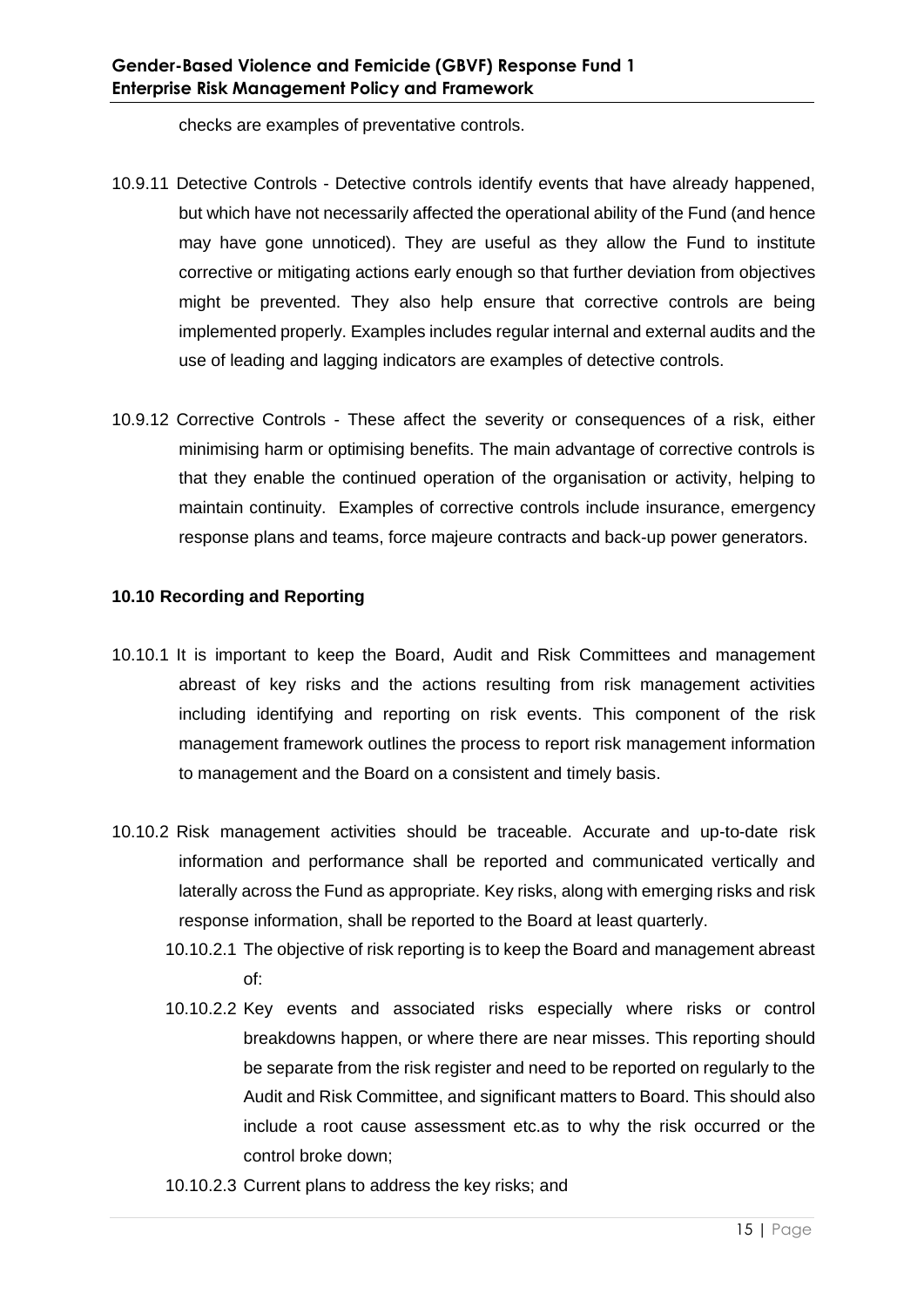10.10.2.4 Effectiveness of the Risk Management Framework and process.

- 10.10.3 The CFO must record risks with the necessary information to understand, analyse and evaluate them. The information requirements are established within the risk register template/s.
- 10.10.4 Risk reporting shall take into consideration:

10.10.4.1 Differing stakeholders and their specific information needs and requirements.

10.10.4.2 Cost, channel, frequency and timeliness of reporting.

10.10.4.3 Relevance of information to the Funds objectives and decision-making.

## **10.11 Communication and Consultation**

- 10.11.1 Effective communication and consultation are key components to successfully implementing a risk management program. Communication is necessary to increase the awareness of the risk management program. Various mechanisms such as awareness campaigns, training and education sessions, newsletters, etc. exist to ensure that the communication is effective and reaches every employee throughout the organisation. An effective communication and consultation approach will increase the level of risk management awareness and understanding at all levels of the organisation and establish an organisation wide risk aware culture.
- 10.11.2 Communication and consultation with appropriate external and internal stakeholders must take place within the risk management cycle. This might include (but not limited to):
	- 10.11.2.1 Sessions and workshops with risk owners and the Board
	- 10.11.2.2 Discussions with auditors.
	- 10.11.2.3 Sessions and workshops with Board Sub Committees

## **10.12 Monitoring and Review**

- 10.12.1 Monitoring is a process that assesses the effectiveness of the risk management framework and process over a period of time.
- 10.12.2 Monitoring and review shall take place within the risk management cycle as required. This includes (but not limited to):

10.12.2.1 Risk treatment plans.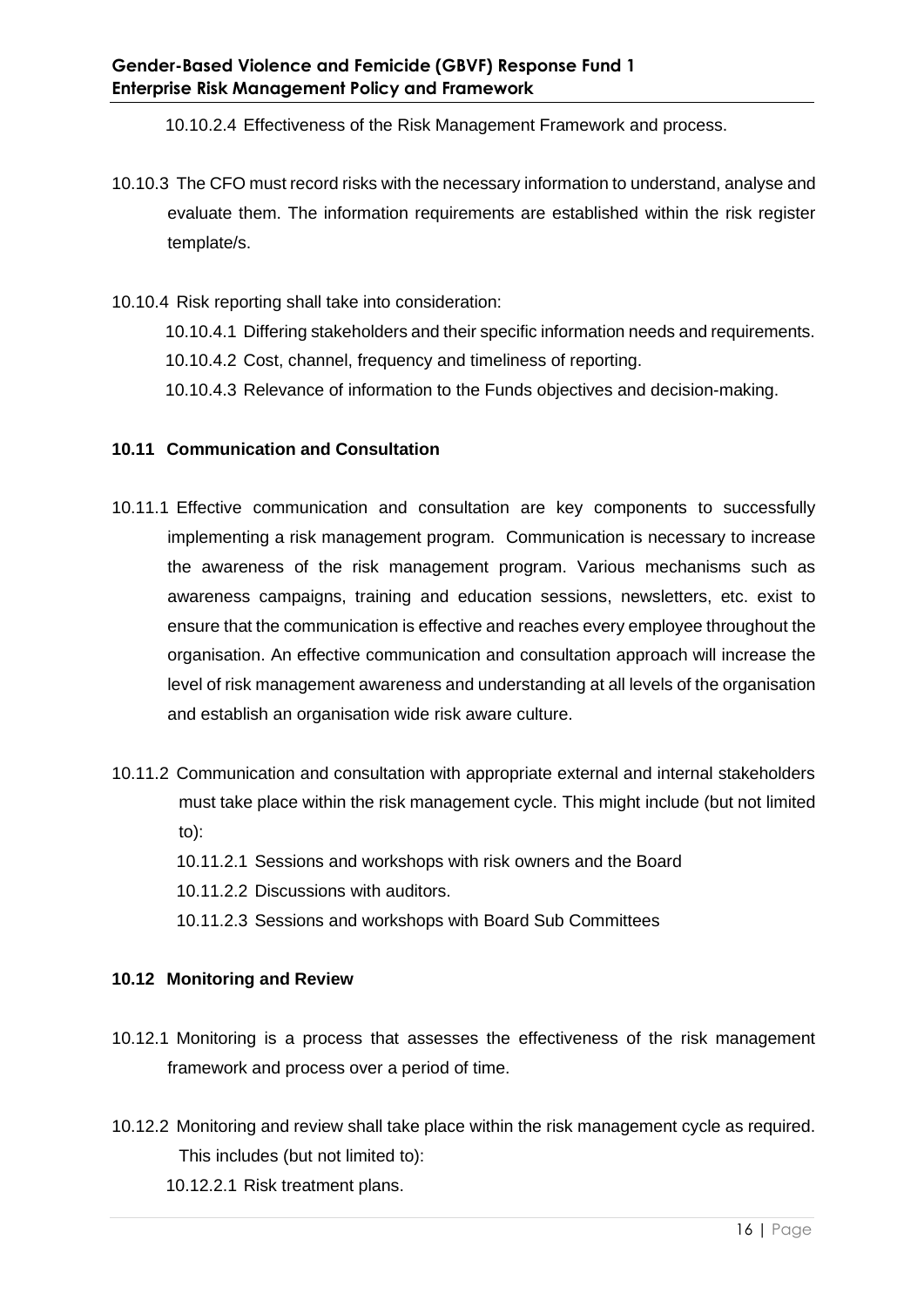10.12.2.2 Control weaknesses 10.12.2.3 Audit observations. 10.12.2.4 Incidents.

## **11 Compliance and adoption of policy and framework implementation**

- 11.1 Compliance with this policy and framework is essential to ensure that the Fund's risks are monitored and managed on a continuous basis in order to maximise potential opportunities and minimize the adverse effects of risk as well as increasing the likelihood that the Funds strategic and operational objectives will be achieved.
- 11.2 This policy and framework will be socialised with all employees through a formal workshop and for new employees as part of the onboarding pack.

## **12 Policy and Framework Review**

12.1 The Risk Management Policy and Framework will be reviewed annually to ensure it remains current and relevant.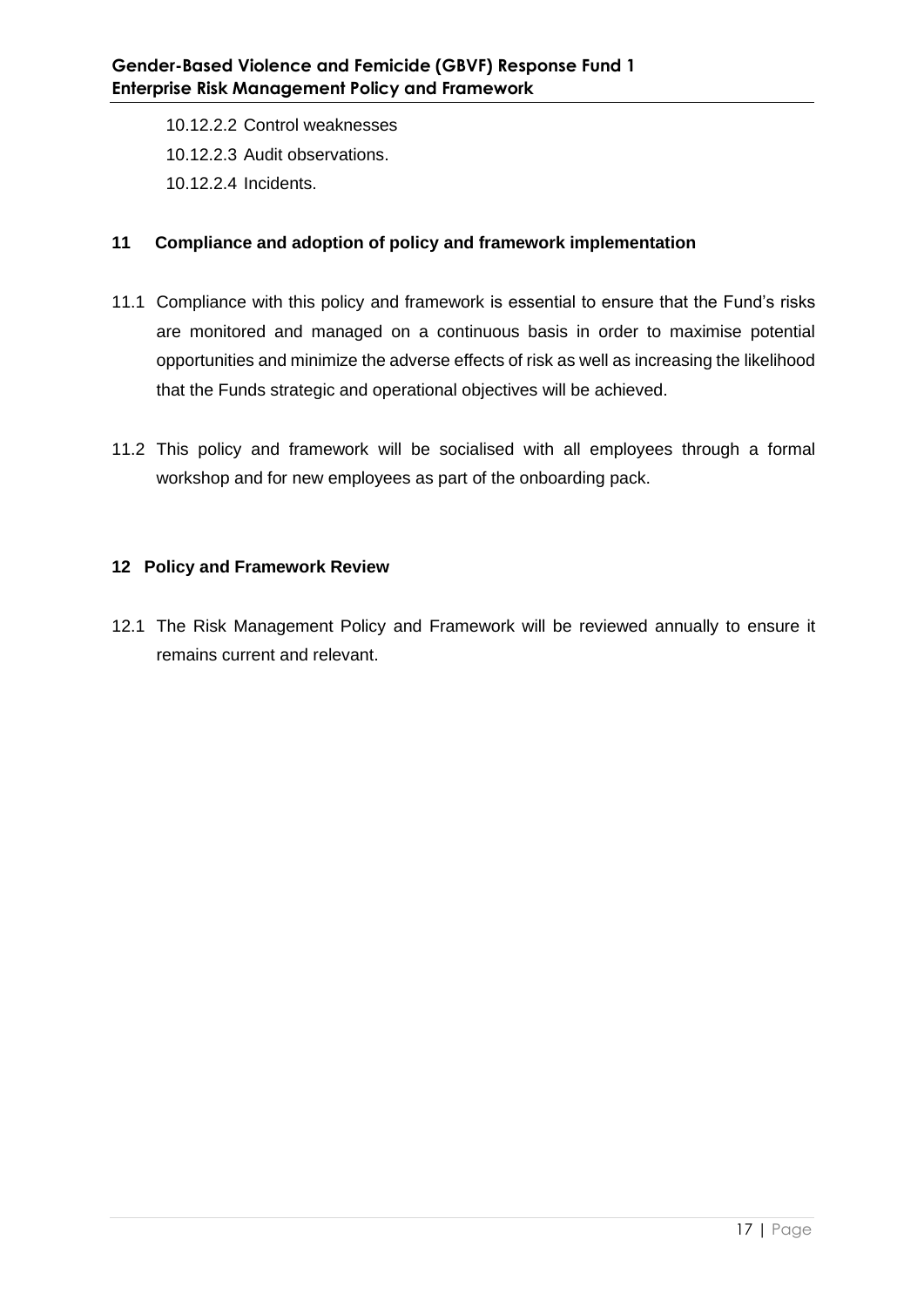#### **Appendix A: Risk Appetite and Tolerance**

## **1. Introduction**

- 1.1 The Risk Appetite and Tolerance Framework sets out the levels of risk that an organisation is willing to assume in pursuit of its business objectives and forms part of the organisation's Enterprise Risk Management system, which is governed by the Board.
- 1.2 This Risk Appetite and Risk Tolerance Framework is aligned to the Risk Management Standards and takes into consideration the principles outlined in King IV and ISO 31000. The King IV report specifically requires organisations to establish what would constitute excess risk taking and accordingly the Board is required to set levels of risk appetite and tolerance.
- 1.3 The methodology outlined in this annexure sets out the Fund's approach to risk appetite and risk tolerance, as well as an approach to assist operations and functions to respond appropriately to specific risk or opportunity issues.
- 1.4 The framework addresses specific responsibilities and accountabilities for the risk appetite and risk tolerance processes.
- 1.5 The use of risk appetite and risk tolerances shall become an aspect of the Fund's proactive culture and shall be integrated into day-to-day business activities.
- 1.6 This framework supports the Enterprise Risk Management Framework and describes the structured approach to determine the Fund's risk appetite and tolerance levels using a consistent industry recognised approach.

## **2 Objective**

2.1 The objective of the Risk Appetite and Risk Tolerance Framework is to provide a clearly defined and documented mandatory approach for decision making against a framework of calculated risk appetite and tolerances, i.e. to ensure that the Fund is not exposed to more risk than it is willing and able to assume. It is expected that the company shall embed this in all business activities, systems and processes so that risks are identified and managed on a consistent and holistic basis before events occur that might affect the achievement of the strategic objectives.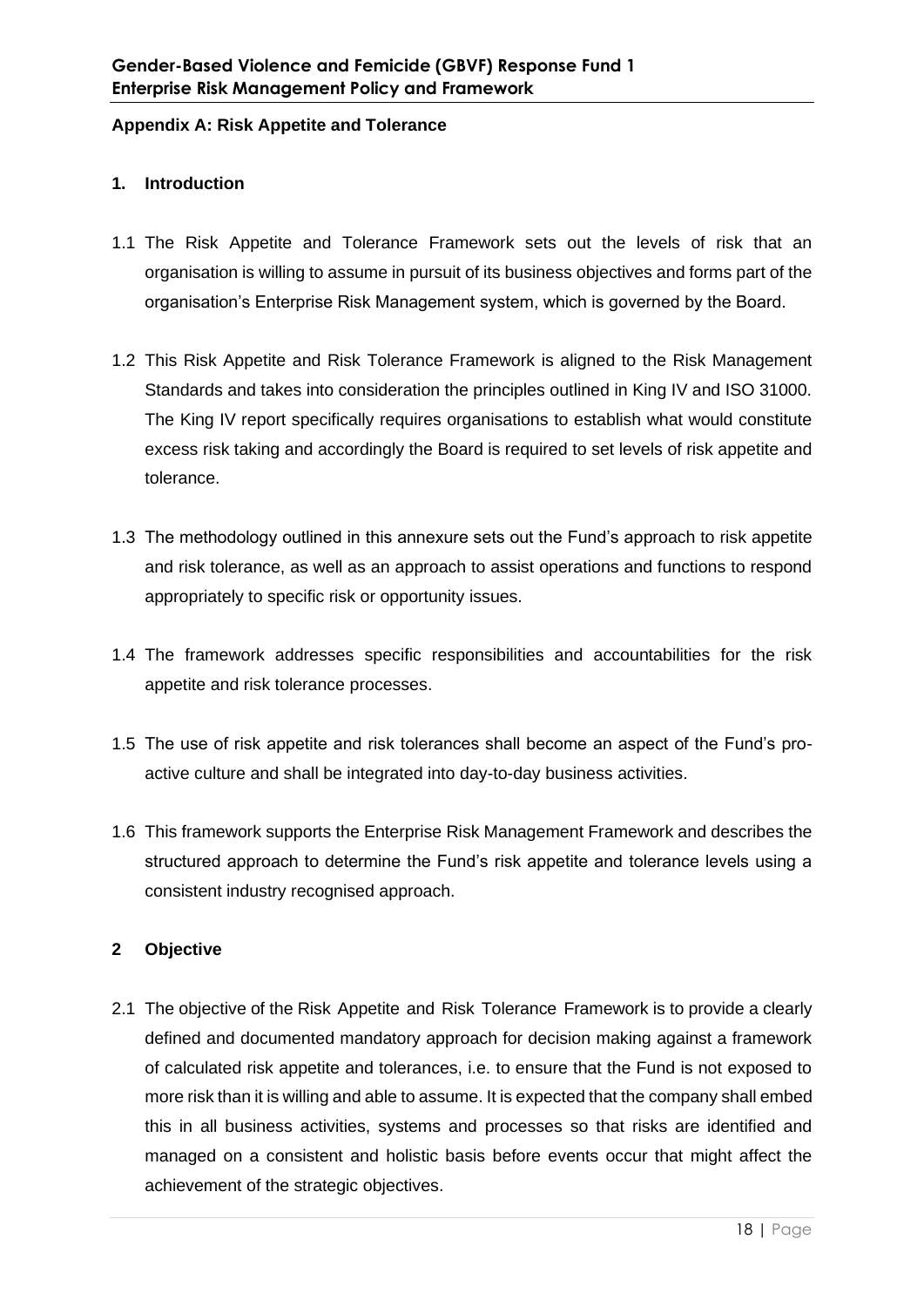## **3 Definitions and Abbreviations**

- 3.1 **Risk Appetite -** The level of risk that an organisation is willing to take in pursuit of its goals and objectives. It is also defined as the variability in results that an entity and its senior executives are prepared to accept in support of a stated strategy.
- 3.2 **Risk Tolerance -** Maximum risk that an organisation is willing to take regarding each specific risk.
- 3.3 **Key Risk Indicators (KRIs) -** Measures that provide insight into potential events.

## **4 Benefits of Establishing a Risk Appetite and Tolerance Framework**

- 4.1 The risk appetite and risk tolerance process serve as an early warning mechanism to alert the Fund when adverse risk trends reach unacceptable limits. It is imperative, therefore, that management tracks risk and indicator trends to understand the direction in which risks are heading. This shall reduce the likelihood of the risk materialising and/or the impact it shall have on the Fund.
- 4.2 The process enables the Board and Management to decide whether they are comfortable with the Fund's risk exposure versus its risk capacity.
- 4.3 The risk appetite statements and tolerances shall enable better communication, consensus and decision-making in response to risk and opportunity.

## **5 Components of Risk Appetite and Tolerance Framework**

- 5.1 Risk Appetite and Tolerance process flow
- 5.2 The process followed in setting risk appetite and tolerances and ensuring integration with the management of risks is summarised below.
- 5.3 Risk appetite can be defined as the total impact an organisation is prepared to accept, retain or pursue in achieving its strategic objectives. Risk appetite defines the boundary between acceptable and unacceptable levels of risk. Risk appetite forms the cornerstone of an effective risk management framework and sets the 'tone form the top' and the basic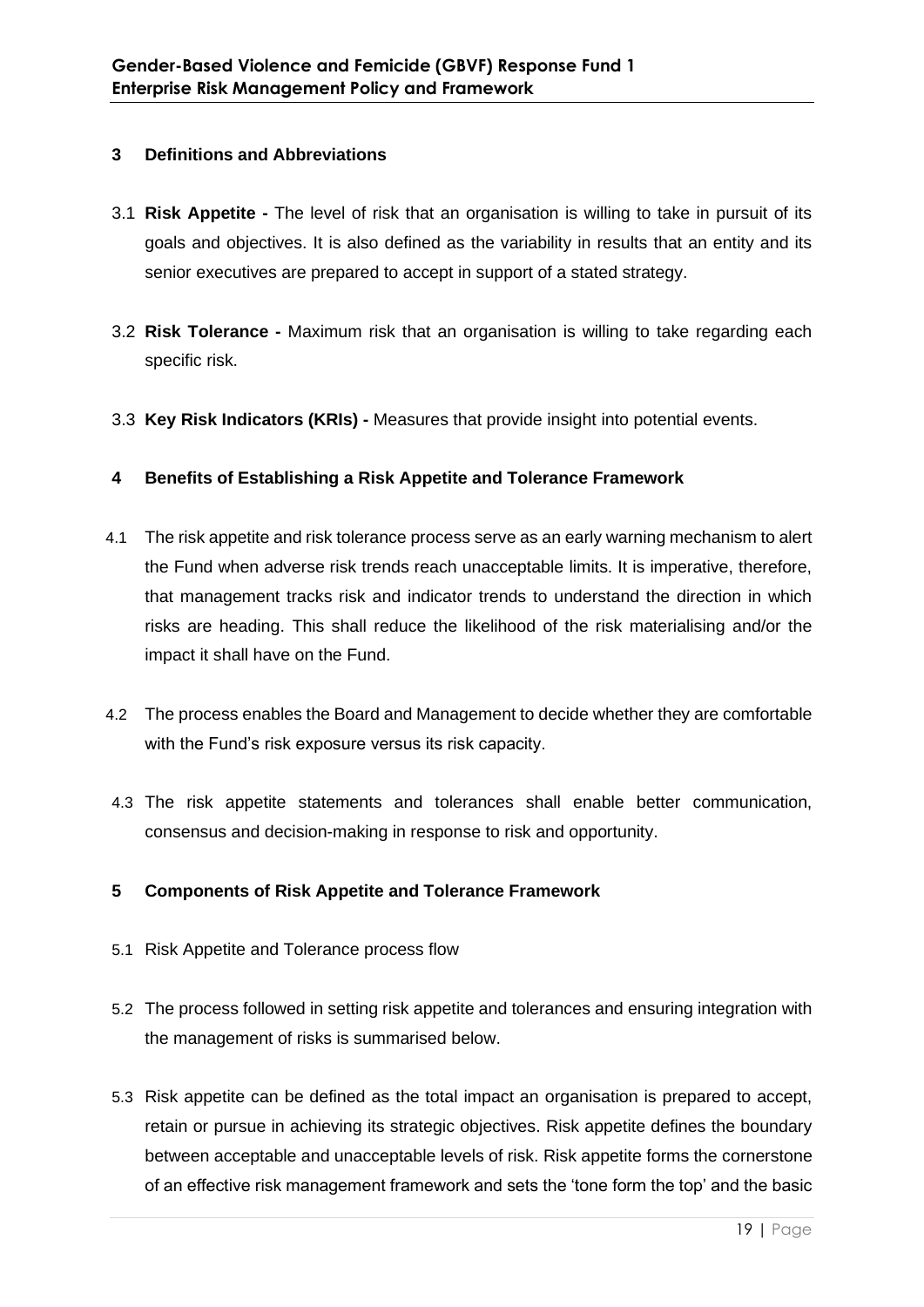foundation for the organisation's risk culture. Setting risk appetite enables an organisation to increase its rewards by optimising risk taking and accepting calculated risks within an appropriate level of authority. Risk appetite sets clear strategic directions and sets tolerance limits around controls.

- 5.4 The Fund's Board will define the risk appetite in terms of the level of risk that is acceptable to the organisation. Risks with unacceptable exposure will be addressed in an appropriate manner by management. It is essential that the Board and EXCO are kept informed with accurate and up-to-date information regarding the risks that the Fund is exposed to at any given time.
- 5.5 Risk tolerance refers to the acceptable levels' deviation risk from risk appetite that the Fund is willing to tolerate. Risk tolerance is defined as:
	- The acceptable level of variation relative to achievement of a specific objective, and often is best measured in the same units as those used to measure the related objective;
	- In setting risk tolerance, management considers the relative importance of the related objective and aligns risk tolerances with risk appetite. Operating within risk tolerances helps ensure that the Fund remains within its risk appetite and, in turn, that the entity will achieve its objectives; and
	- Risk tolerances guides management as they implement risk appetite within their sphere of operation. Risk tolerances communicate a degree of flexibility, while risk appetite sets a limit beyond which additional risk should not be taken.
- 5.6 Risk tolerances and limits will be defined and approved by the Audit and Risk Committee to ensure the ongoing monitoring and management of risks are within acceptable risk limits, in line with the overall risk appetite statement.
- 5.7 Risk threshold is the maximum period which the Fund can afford to be without a critical function or process. The Risk appetite, risk tolerance levels, and risk thresholds will be reviewed on a regular basis and aligned accordingly.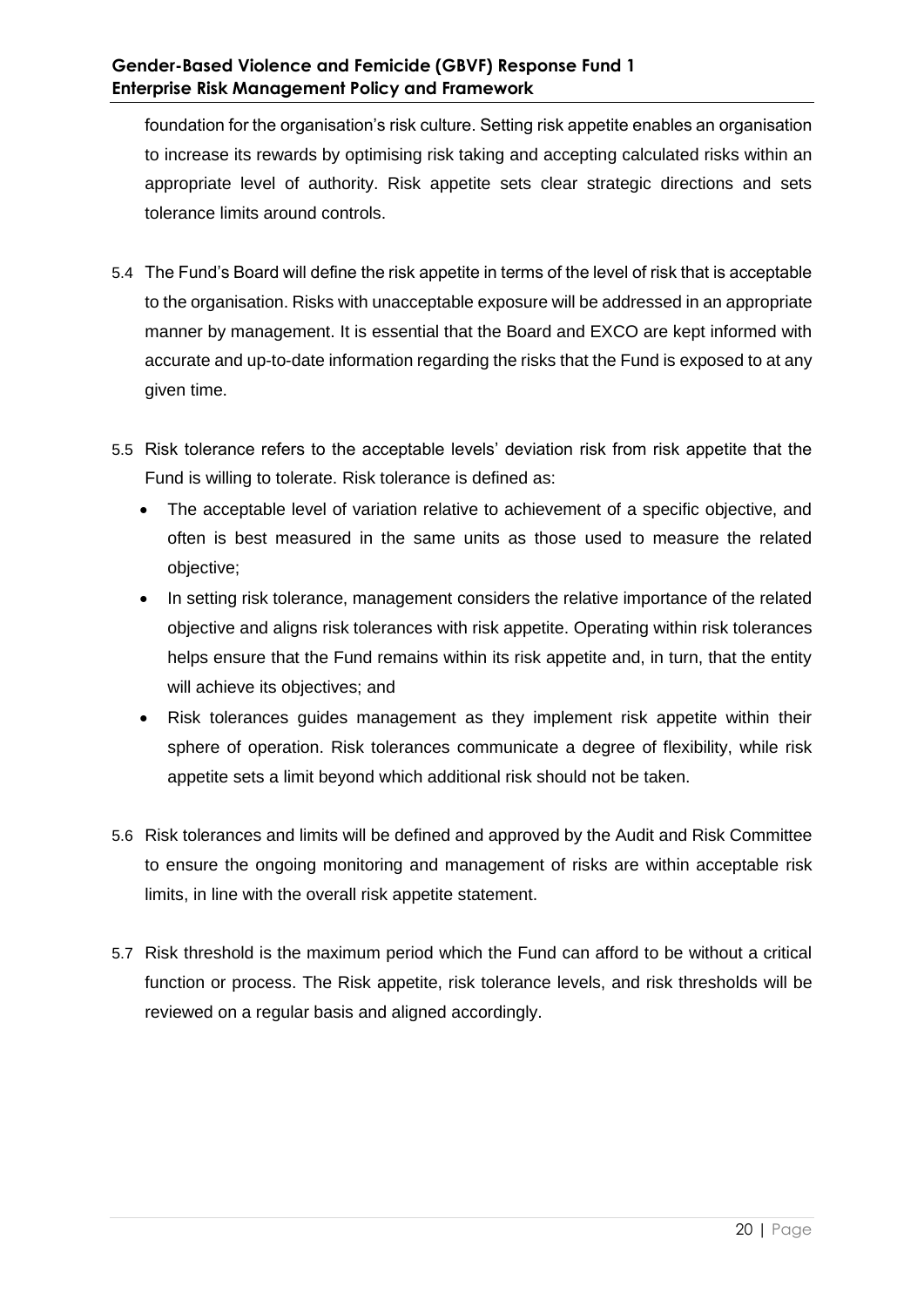## **6 Risk Appetite Statements**

- 6.1 For each of the Risk Categories a Risk Appetite Statement will be crafted which sets out the inherent constraints that shall be considered when deciding how much risk to assume, and which risks the Fund is committed to take in order to achieve its strategic objectives
- 6.2 Risk appetite is determined qualitatively or quantitatively.
- 6.3 The amount of risk that the Fund can accept shall vary over time as circumstances change. The Fund's appetite for risk therefore needs to be evaluated regularly.
- 6.4 The Board shall set limits to determine the levels of risk the Fund is able to tolerate in pursuit of its objectives/value drivers. The Board considers the risk appetite of the Fund along with its tolerance limits.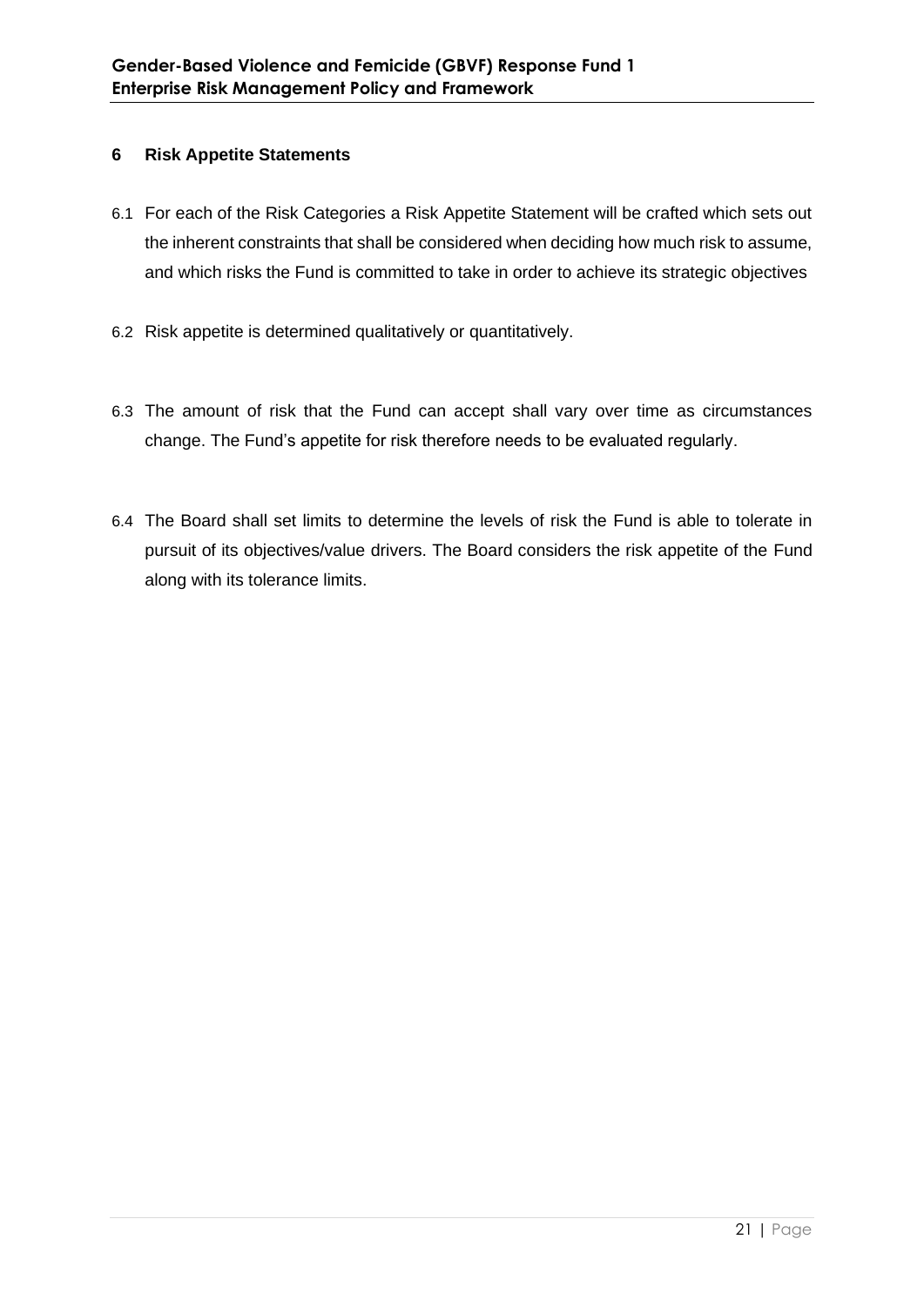#### **Appendix B: Risk Assessment Process**

## **1. Introduction**

This annexure summarises the approach used to perform the risk assessments. It is a qualitative assessment that has been created to perform comparative risk assessments across the Fund.

The approach is designed to be able to distinguish and report on events that are significant at a Board level (critical risks), from those significant at the different managerial levels (high risks) or lower.

## **2. Calculating Inherent Risk Exposure**

The risk that a potential event occurs is estimated from two perspectives: likelihood and impact. Inherent risk is the risk to an entity in the absence of any action's management may take to alter the risk's impact or likelihood.

## **2.1. Impact**

Impact: the potential effect on the business should the risk materialise, rated on a scale of 1 to 5 from minor to extreme.

| <b>Impact category</b> | General                                                                                                                                                                                                                               |
|------------------------|---------------------------------------------------------------------------------------------------------------------------------------------------------------------------------------------------------------------------------------|
| Extreme $-5$           | A risk event that, if it occurs will have a severe impact on the achievement of desired results,<br>to the extent that one or more of its critical outcome objectives will not be achieved.                                           |
| Critical $-4$          | A risk event that, if it occurs will have a significant impact on the achievement of desired<br>results, to the extent that one or more of its stated outcome objectives will fall below<br>acceptable levels.                        |
| $S$ erious $-3$        | A risk event that, if it occurs will have a moderate impact on the achievement of desired<br>results, to the extent that one or more of its stated outcome objectives will fall below goals<br>but above minimum acceptable levels.   |
| Significant $-2$       | A risk event that, if it occurs will have a minor impact on the achievement of desired results,<br>to the extent that one or more of its stated outcome objectives will fall below goals but well<br>above minimum acceptable levels. |
| Minor $-1$             | A risk event that, if it occurs will have little to no impact on the achievement of outcome<br>objectives                                                                                                                             |

To facilitate the impact assessment, we have utilised an impact matrix as indicated below: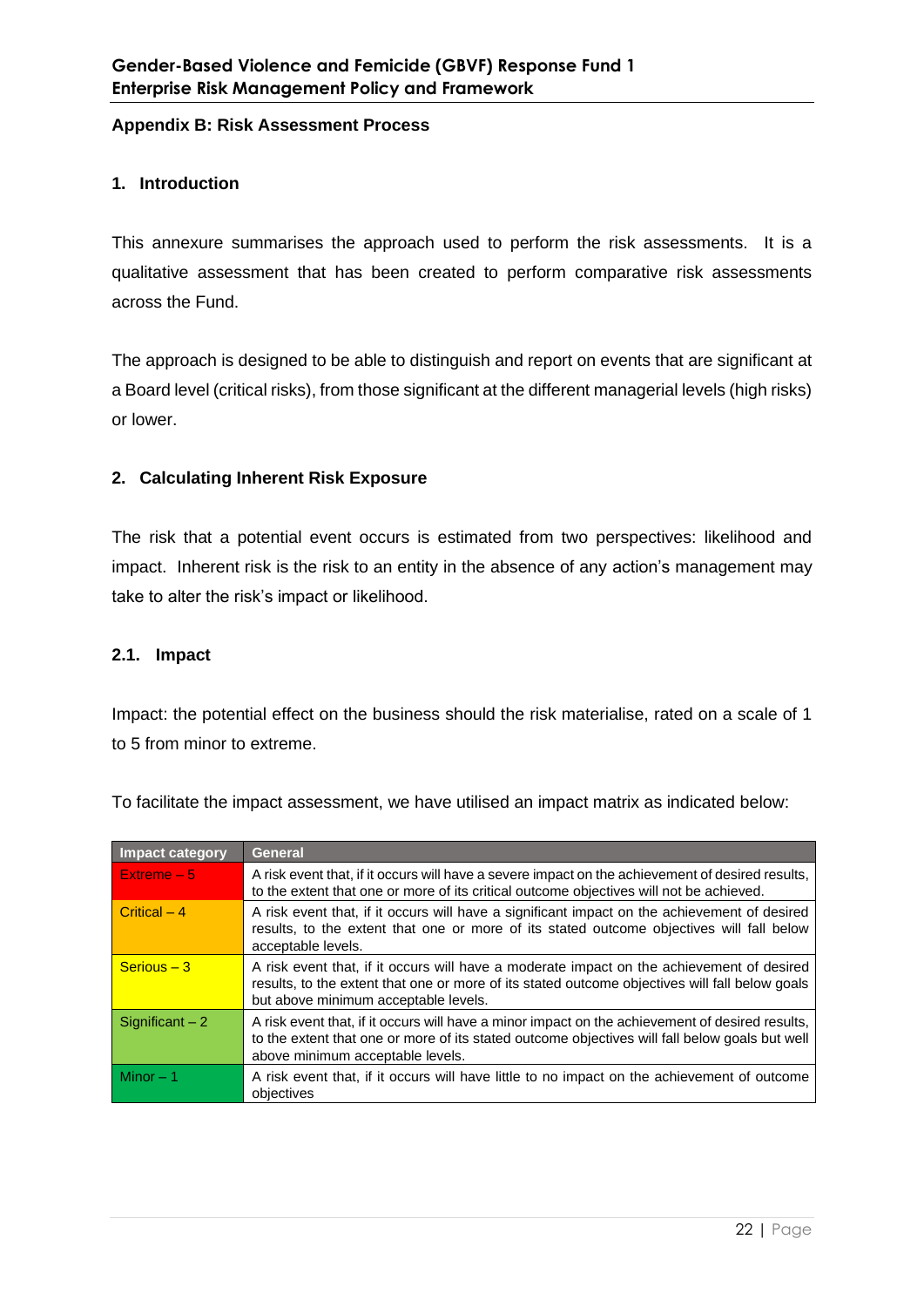## **2.2. Likelihood**

Likelihood: the inherent probability that a risk will occur without any risk mitigation or control measures in place. Environmental factors that influence the risk should be considered when assessing likelihood. Likelihood is assessed using a scale of 1– 5. The assessment of inherent exposure is done on the basis that the control environment in place is not considered. The assessment criteria in the table below is to be used to assess the probability of a specific risk materialising:

| <b>Descriptor</b>          | <b>Historical Trend</b>             | <b>Future Outlook</b>                   |
|----------------------------|-------------------------------------|-----------------------------------------|
| Frequent $-5$              | Daily / Weekly / Monthly.           | The risk is currently occurring or      |
|                            |                                     | could occur in the next 3 months.       |
|                            | The risk has occurred in the last 3 | The risk may occur in the next 6 to 12  |
| Regular $-4$               | months.                             | months.                                 |
| Occasional $-3$            | The risk has occurred in the last 6 | The risk may occur in the next 12 to    |
|                            | months.                             | 24 months.                              |
| Unlikely /                 | The risk has occurred in the last   | The risk may occur in the next 3        |
| Uncommon - 2<br>12 months. |                                     | years.                                  |
|                            | The risk has occurred in the last   | The risk is highly unlikely to occur in |
| $Rare - 1$                 | 24 months.                          | the next 3 years of more.               |

## **2.3. Inherent risk exposure**

The ratings selected for the inherent impact and inherent likelihood of the risk generate the inherent risk exposure. The risk register will automatically calculate the exposure level. This exposure description and its corresponding exposure factor are illustrated in the table below, which is based on the assessment of the risk's impact and likelihood.

| <b>Inherent Risk Heat Map</b> |                        |                         |                 |                |                    |                     |
|-------------------------------|------------------------|-------------------------|-----------------|----------------|--------------------|---------------------|
|                               | <b>Extreme - 5</b>     | 5                       | 10 <sup>°</sup> | 15             | 20                 | 25                  |
|                               | <b>Critical - 4</b>    | $\overline{4}$          | 8               | 12             | 16                 | 20                  |
|                               | <b>Serious - 3</b>     | $\overline{\mathbf{3}}$ | 6               | 9              | 12                 | 15                  |
| Impact                        | <b>Significant - 2</b> | $\overline{2}$          | 4               | 6              | 8                  | 10                  |
|                               | Minor - 1              | 1                       | $\overline{2}$  | 3              | $\overline{4}$     | 5                   |
|                               |                        | $Rare - 1$              | Unlikely $-2$   | Occasional - 3 | <b>Regular - 4</b> | <b>Frequent - 5</b> |
|                               |                        |                         |                 | Likelihood     |                    |                     |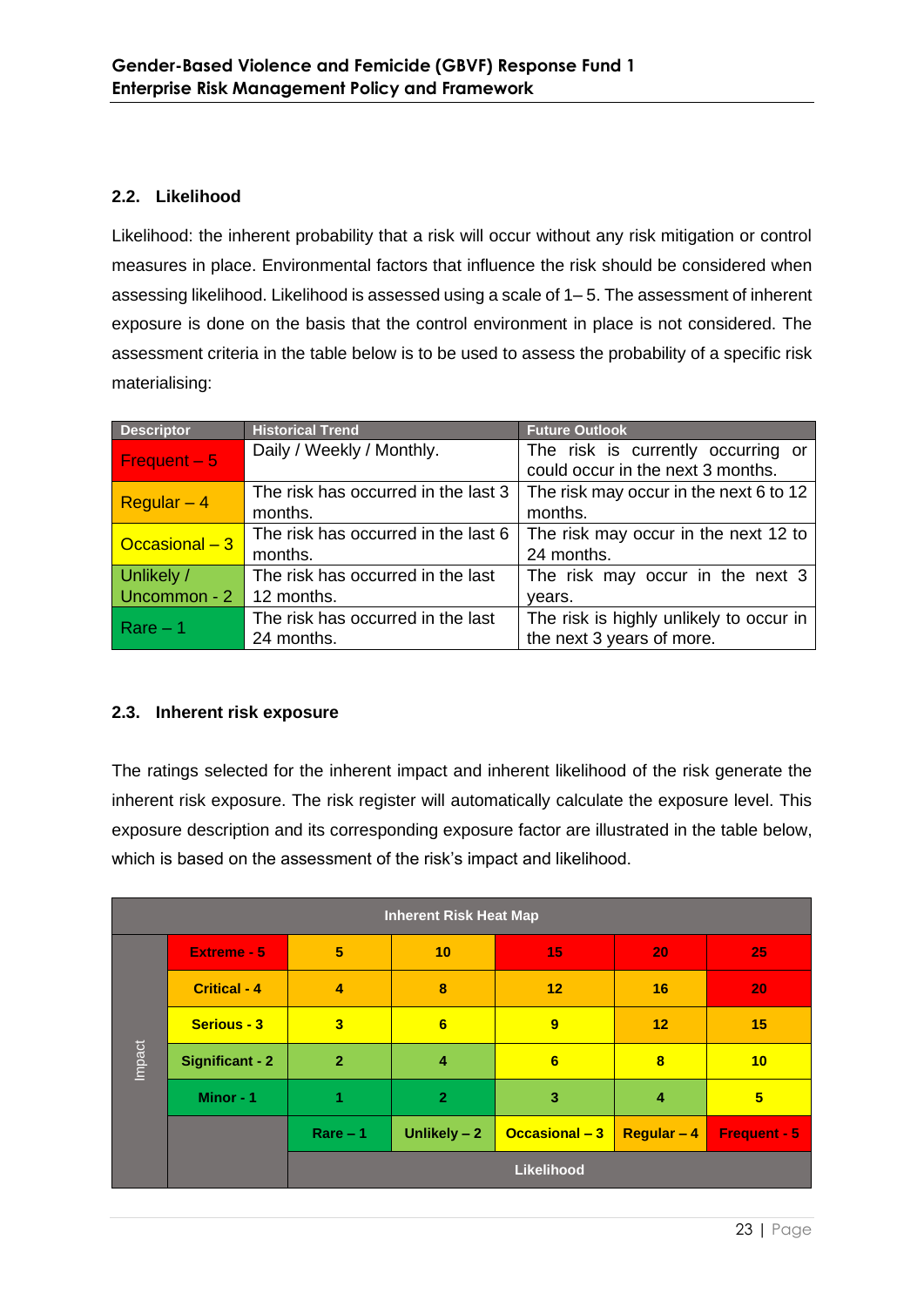## **2.4. Inherent risk escalation**

The colour coded table below, illustrates the escalation of inherent risk based on the assessed inherent risk exposure.

| <b>Exposure</b><br>description | Suggested action                                                                                                             | Approval authority                 |
|--------------------------------|------------------------------------------------------------------------------------------------------------------------------|------------------------------------|
| <b>Extreme</b>                 | This risk must be shared, terminated or controlled                                                                           | <b>Board</b>                       |
| Critical                       | This risk will typically be shared or controlled                                                                             | <b>Audit and Risk</b><br>Committee |
| <b>Serious</b>                 | This risk will normally be controlled (treated)                                                                              | <b>CEO</b>                         |
| Significant                    | Management will make an informed decision as to<br>whether this risk must be controlled or absorbed by<br>the business unit. | <b>CFO</b>                         |
| <b>Minor</b>                   | This risk is within the accepted appetite. Cost of<br>losses will be absorbed by the operating unit                          | <b>CFO</b>                         |

## **2.5. Control Effectiveness**

| <b>Effectiveness</b><br>factor | <b>Qualification criteria</b>                                                                                                                                                                                                                 | Rating |
|--------------------------------|-----------------------------------------------------------------------------------------------------------------------------------------------------------------------------------------------------------------------------------------------|--------|
| <b>Very Good</b>               | Controls evaluated are adequate, appropriate and<br>effective to provide reasonable assurance that<br>risks are being managed and objectives should be<br>met.                                                                                | $90\%$ |
| <b>Satisfactory</b>            | A few control weaknesses were identified, however<br>existing controls are considered to be generally<br>adequate, appropriate and effective to provide<br>reasonable assurance that risks are being<br>managed and objectives are being met. | 65%    |
| Weak                           | Control weaknesses were identified, which if not<br>appropriately addressed could in the future result<br>in the entity not achieving its objectives.                                                                                         | 40%    |
| <b>Unsatisfactory</b>          | Numerous control weaknesses were<br>noted.<br>Controls evaluated are unlikely to provide<br>reasonable assurance that risks are<br>beina<br>managed and objectives are met.                                                                   | 20%    |

## **2.6. Residual risk rating escalation**

This is the level of risk remaining after the relevant controls have been applied by management to reduce the risk. Residual risk represents the actual level of exposure that the Fund faces. The residual risk is rated as Extreme, Serious, Moderate, within appetite and Acceptable depending on management's view of the risk left over / not covered / managed.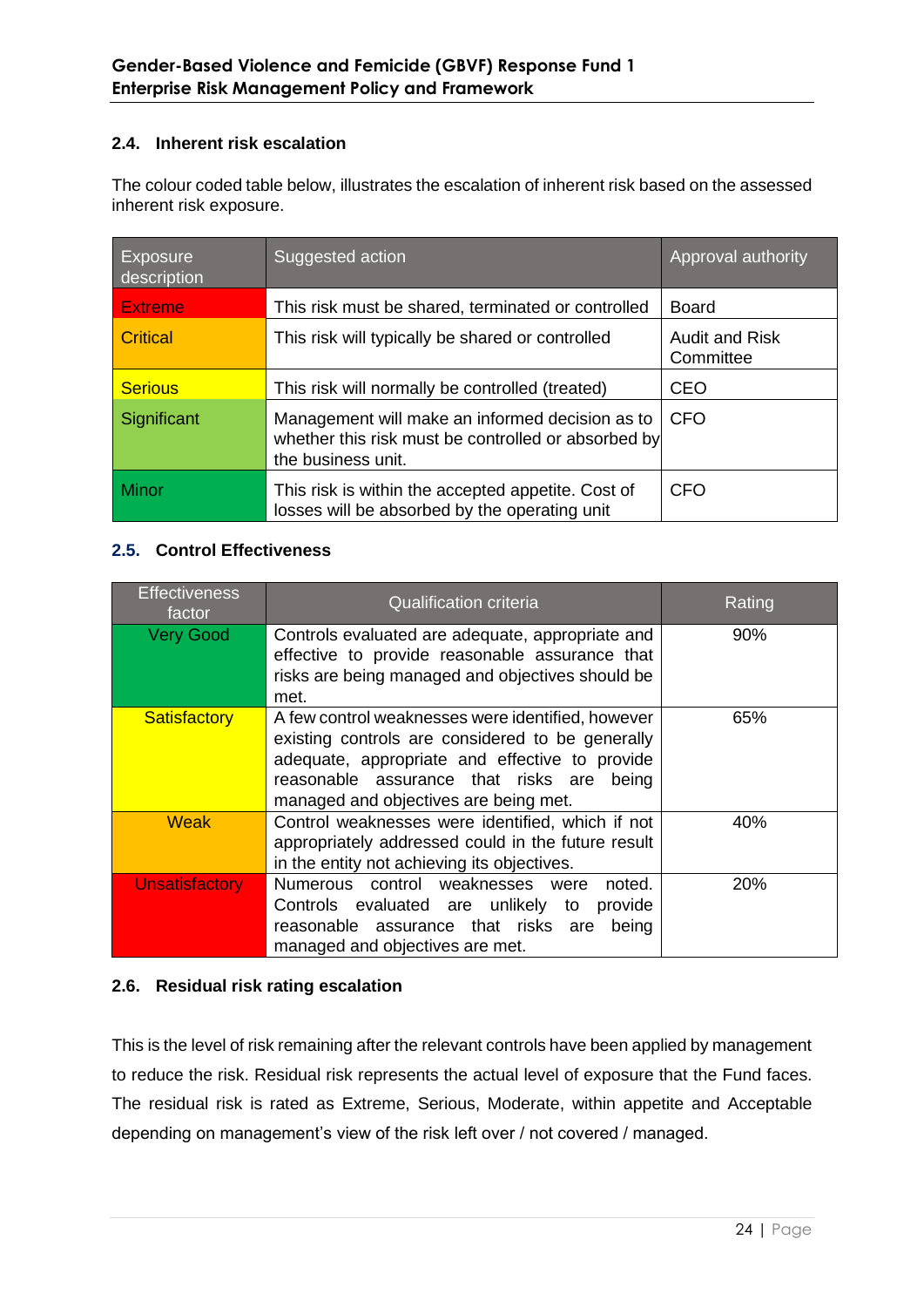## **Gender-Based Violence and Femicide (GBVF) Response Fund 1 Enterprise Risk Management Policy and Framework**

| <b>Residual</b><br><b>Risk Rating</b> | <b>Residual Risk</b> |                                                                                                                                                           |
|---------------------------------------|----------------------|-----------------------------------------------------------------------------------------------------------------------------------------------------------|
| Extreme                               | $15.6 - 20$          | Immediate escalation and action: Management must<br>immediately escalate to Audit Committee and Board.<br>Immediate remediation plans must be instituted. |
| <b>Serious</b>                        | $11.6 - 15.5$        | Urgent Action: Management must immediately escalate to<br>Audit Committee and remediation plans must be identified<br>and implemented.                    |
| <b>Moderate</b>                       | $7.6 - 11.5$         | Action: Management must plan and implement action to<br>reduce the exposure further.                                                                      |
| <b>Within</b><br>appetite             | $3.6 - 7.5$          | Tolerate - within acceptable limits. Management to monitor<br>exposure level.                                                                             |
| Acceptable                            | $0.1 - 3.5$          | Observe - within acceptable limits. Management to<br>continue to observe exposure level.                                                                  |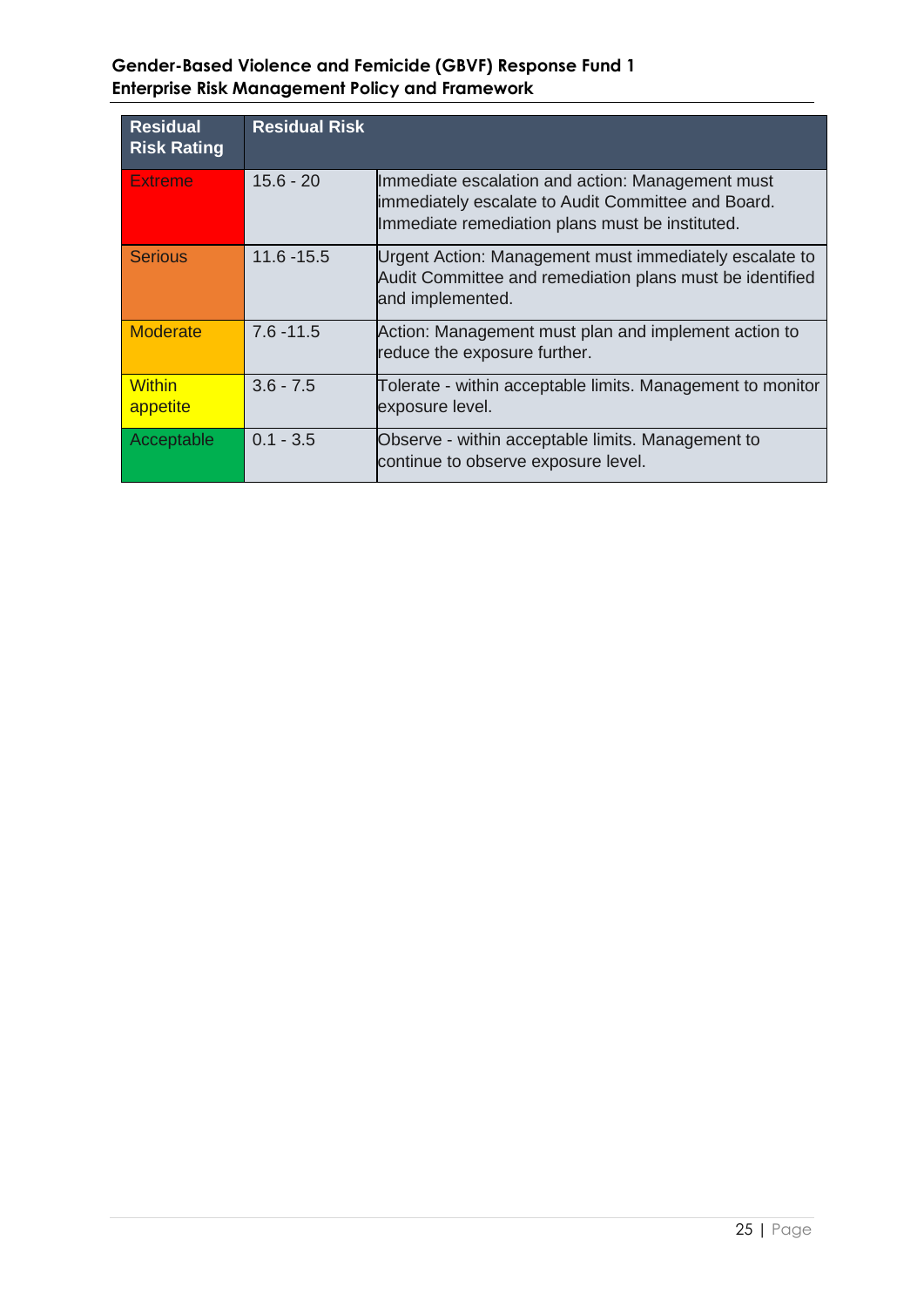| Term                         | <b>Definition</b>                                                                                                                                                                                             |
|------------------------------|---------------------------------------------------------------------------------------------------------------------------------------------------------------------------------------------------------------|
| <b>Combined</b><br>assurance | Integrating and aligning assurance processes in a company to<br>maximise risk and governance oversight and control efficiencies, and<br>optimise overall assurance to the Board Risk Committee, considering   |
|                              | the company's risk appetite.                                                                                                                                                                                  |
| <b>Control</b>               | The measure that is modifying risk. Controls include any process,<br>policy, device, practice, or other actions which modify risk. Controls<br>may not always exert the intended or assumed modifying effect. |
| <b>Control</b>               | An assessment of the effectiveness of the control activities                                                                                                                                                  |
| effectiveness                | implemented in achieving the desired risk treatment.<br>The                                                                                                                                                   |
| assessment                   | assessment can be completed by management or the assurance                                                                                                                                                    |
|                              | providers.                                                                                                                                                                                                    |
| <b>Desired residual</b>      | The level of risk that can be tolerated for each identified risk. Where                                                                                                                                       |
| risk (Target risk)           | residual risk is assessed at a higher level than the desired residual<br>risk there should be actions to mitigate the risk to the desired level.                                                              |
| <b>Enterprise risk</b>       | Enterprise-wide risk management is a continuous, proactive and                                                                                                                                                |
| management                   | systematic process, effected by an organisation's personnel, applied                                                                                                                                          |
| (ERM)                        | in strategic planning and across the organisation, designed to identify                                                                                                                                       |
|                              | potential events that may affect the organisation, and manage risks                                                                                                                                           |
|                              | to be within its risk appetite, to provide reasonable assurance                                                                                                                                               |
|                              | regarding the achievement of objectives.                                                                                                                                                                      |
| <b>Event</b>                 | An incident or occurrence, from sources internal or external that<br>could affect the implementation of the strategy or the achievement of                                                                    |
|                              | objectives.                                                                                                                                                                                                   |
| <b>Event identification</b>  | An ERM component which is designed to develop a consistent and                                                                                                                                                |
|                              | sustainable approach to identify events that could impact, positively                                                                                                                                         |
|                              | or negatively, on an organisation's ability to achieve its corporate                                                                                                                                          |
|                              | strategy and objectives                                                                                                                                                                                       |
| <b>Impact</b>                | Result or effect on an event                                                                                                                                                                                  |
| <b>Inherent risk</b>         | The risk the organisation is exposed to in absolute terms, i.e. in the                                                                                                                                        |
|                              | absence of any management actions (including control activities)                                                                                                                                              |
|                              | management might take (or have taken) to alter either the risk's                                                                                                                                              |
|                              | likelihood of occurrence or impact.                                                                                                                                                                           |
| <b>Internal</b>              | Encompasses the tone of the organisation, influencing the risk                                                                                                                                                |
| environment                  | consciousness of its people, and is the foundation for all other                                                                                                                                              |
|                              | components of enterprise risk management, providing discipline and                                                                                                                                            |
|                              | structure. Includes the risk management philosophy; the risk appetite                                                                                                                                         |
|                              | and culture; oversight by the Board of Directors; the integrity, ethical                                                                                                                                      |
|                              | values and competence of employees; management's philosophy                                                                                                                                                   |
|                              | and operating style; and the way management assigns authority and                                                                                                                                             |
|                              | responsibility and organises and develops its people.                                                                                                                                                         |
| Likelihood                   | The chance of something happening. The word "likelihood" is used<br>to refer to the chance of something happening, whether defined,                                                                           |
|                              | measured or determined objectively or subjectively, qualitatively or                                                                                                                                          |
|                              | quantitatively, and described using general mathematical terms                                                                                                                                                |
|                              | (such as a probability or a frequency over a given time period).                                                                                                                                              |
| <b>Monitoring</b>            | continual checking, supervising, critically observing<br>The<br>or                                                                                                                                            |
|                              | determining the status in order to identify change from the                                                                                                                                                   |
|                              | performance level required or expected.                                                                                                                                                                       |

## **Appendix C – Key definitions**